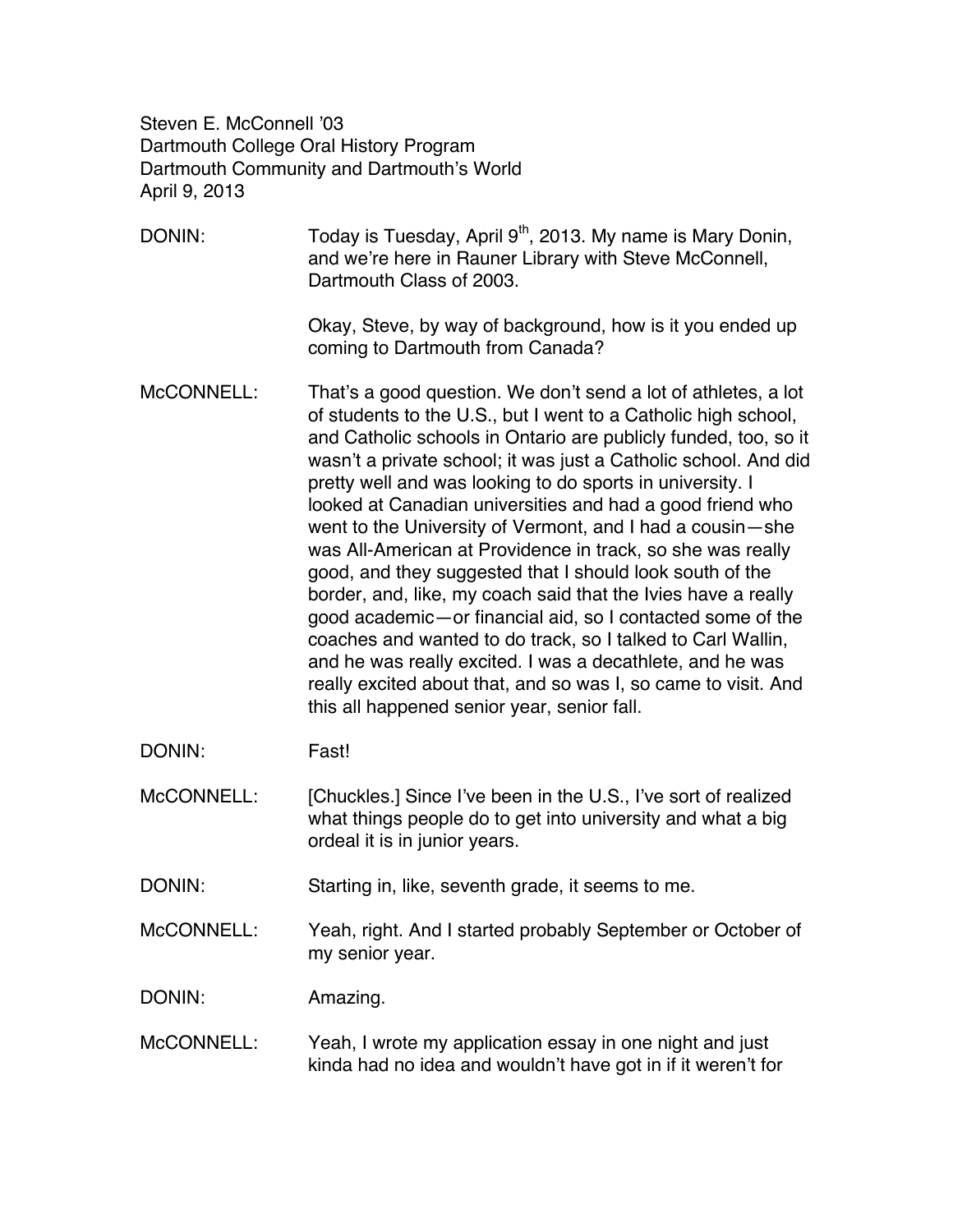being an athlete. But came to visit, arrived on the bus in a blinding snowstorm.

DONIN: [Chuckles.]

McCONNELL: And met everybody and played some pong and loved it and was never in doubt after that.

DONIN: So did you look at any other schools, or was Dartmouth it?

- McCONNELL: Actually, 'cause my cousin was at Providence, I applied there, and I got in there and got a scholarship there, but they were a distance running school, so I didn't want to—I'm not a distance runner, so that wasn't a good fit. And I applied to a bunch of universities in Canada and got in. But, like I said, once I came here and saw the place and met everybody, I was pretty much settled.
- DONIN: So what settled you on it? Was it the location or the people in the athletic department or pong or—

McCONNELL: Yes.

DONIN: Yes to all of that.

McCONNELL: Yes to all. You know, the location was good. My sister went to school in Quebec. (We're from Ontario.) So she was about five hours from home, and this is about six, so, you know, it's a good distance. You can always go home, but it's far enough to keep the parents away.

DONIN: [Laughs.]

McCONNELL: So the distance is good. I love the snow and being outdoors, obviously. The size was good. I didn't like, you know, going to a huge university with 20,000 people. You never know everybody, and be a stranger and places you went here—it's a good size. Seems everybody—you always know somebody, but you never know everybody, so it's perfect that way.

> The history, the athletics, the social scene were all—oh, the academics, too. [Chuckles softly.]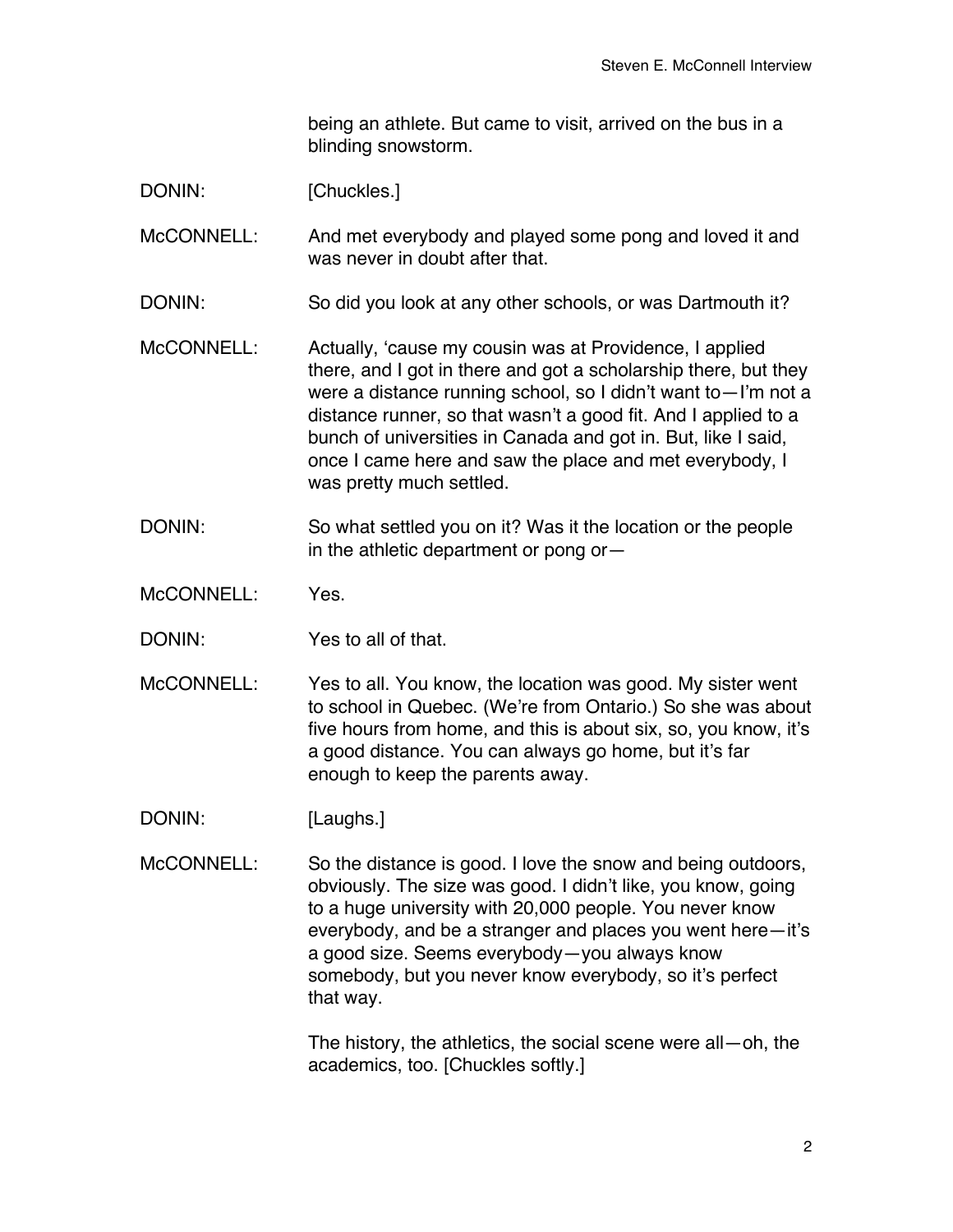| DONIN: | Oh, yeah, that. |
|--------|-----------------|
|--------|-----------------|

McCONNELL: Oh, yeah, the academics.

DONIN: [Chuckles.] So it was an easy sell.

McCONNELL: Yeah. For sure. Like I said, I wouldn't have gotten in if it weren't for being an athlete and being international, which is good for me, but—

- DONIN: So had anybody from your high school gone to Dartmouth before?
- McCONNELL: No.
- DONIN: Wow!
- McCONNELL: No. Out of my whole hometown—my hometown is about 100,000 people, and I think two people in my year went to the U.S. There was another girl who ran track and went somewhere—DIII [D3] in Michigan or something. Yeah, pretty rare, at least from my hometown. I remember I took the SATs, and everyone—it wasn't just our school; it was the whole town, so 15 or 16 high schools in the town, and there were about 25 of us in the room, taking the SATs.
- DONIN: You don't need those for the Canadian university system.
- McCONNELL: No. That's right. It's just people thinking about going to the U.S.
- DONIN: Oh, so it's not such a big draw.
- McCONNELL: No.
- DONIN: Well, no surprise. I mean, -
- McCONNELL: The cost is —
- DONIN: Huge.
- McCONNELL: —huge, compared to staying at home, yeah.
- DONIN: Yep.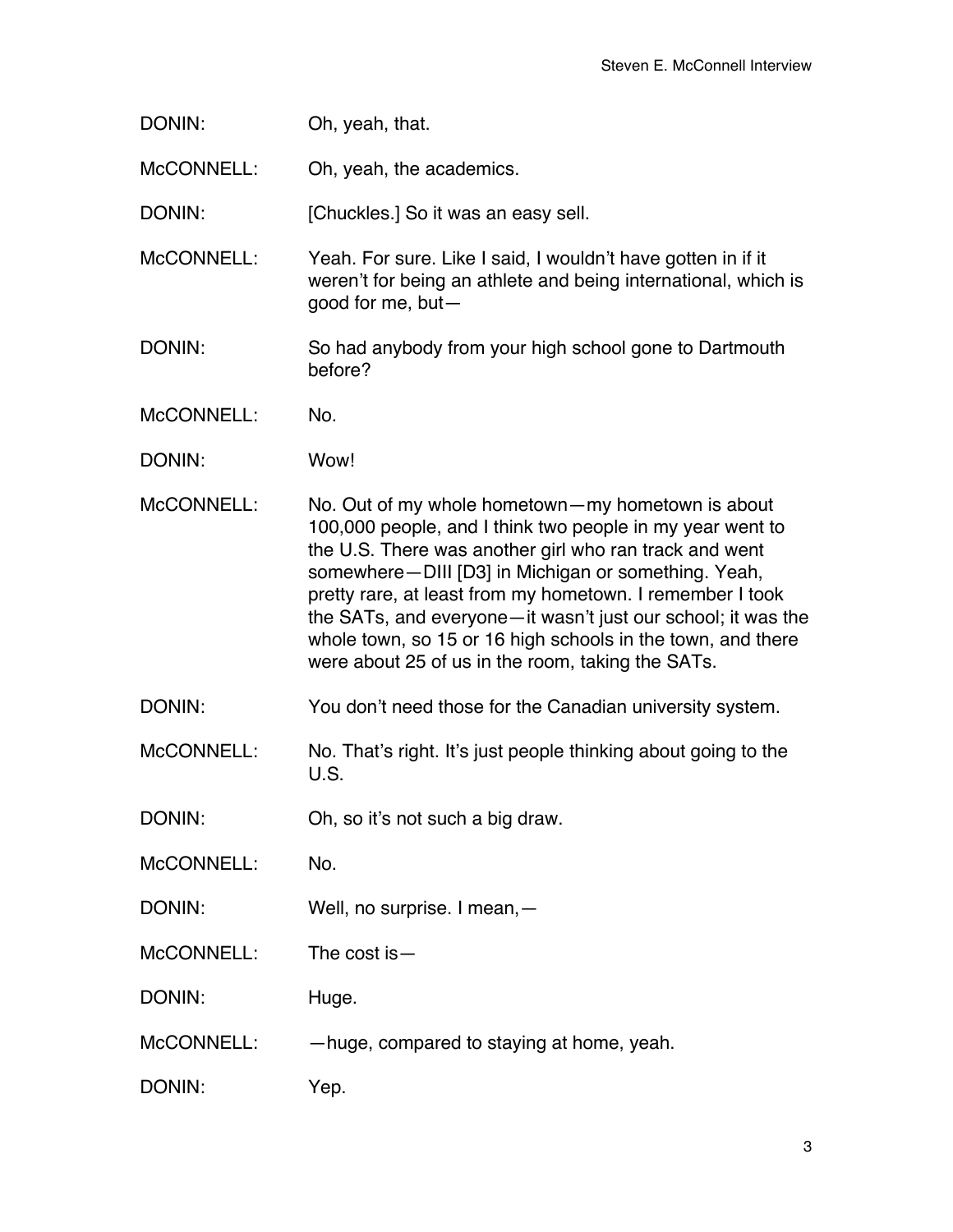- McCONNELL: And I didn't really—didn't realize the huge disparity in reputation and quality between different universities here. In Canada, everything's pretty comparable, you know. There's not the very well-regarded ones and the ones that are just party schools. But l learned all that when I got here.
- DONIN: And did you feel prepared academically?
- McCONNELL: No, not really. Academically or athletically, things—you know, high school's pretty intense in the U.S. I'm a high school teacher now, and so I can say that—whew! I didn't do much homework. I didn't struggle in school, in high school. And I got here and just kind of passed my classes and took my credits and didn't set any records, that's for sure.
- DONIN: But, I mean, you made it. And being an athlete, that's a big chunk of time that goes towards that endeavor.
- McCONNELL: Right. It's funny. I was talking to my wife, who's a professor here now, that—"Oh, I'm gonna have to give this person a B." I said, "What's wrong with that?" [Laughs.] "I loved to get a B, and I was happy, super happy with a B."
- DONIN: Back in the day, they used to call it a gentleman's C.
- McCONNELL: Right. [Laughs.]
- DONIN: Back in the '40s and '50s, and there was nothing wrong with that.
- McCONNELL: Right. Mm-hm.
- DONIN: But times have changed.
- McCONNELL: Yeah, really. The race to get As and GPAs. It's pretty intense these days.
- DONIN: Yeah. So that was striking to you when you first got here.
- McCONNELL: Well, I didn't really have any concept of it. I just took my Cs and Bs, and that was great, and I was happy, and I got my credits and I went to practice. I didn't have any problem with that. Then I met my wife and—you know, 3.9—whatever.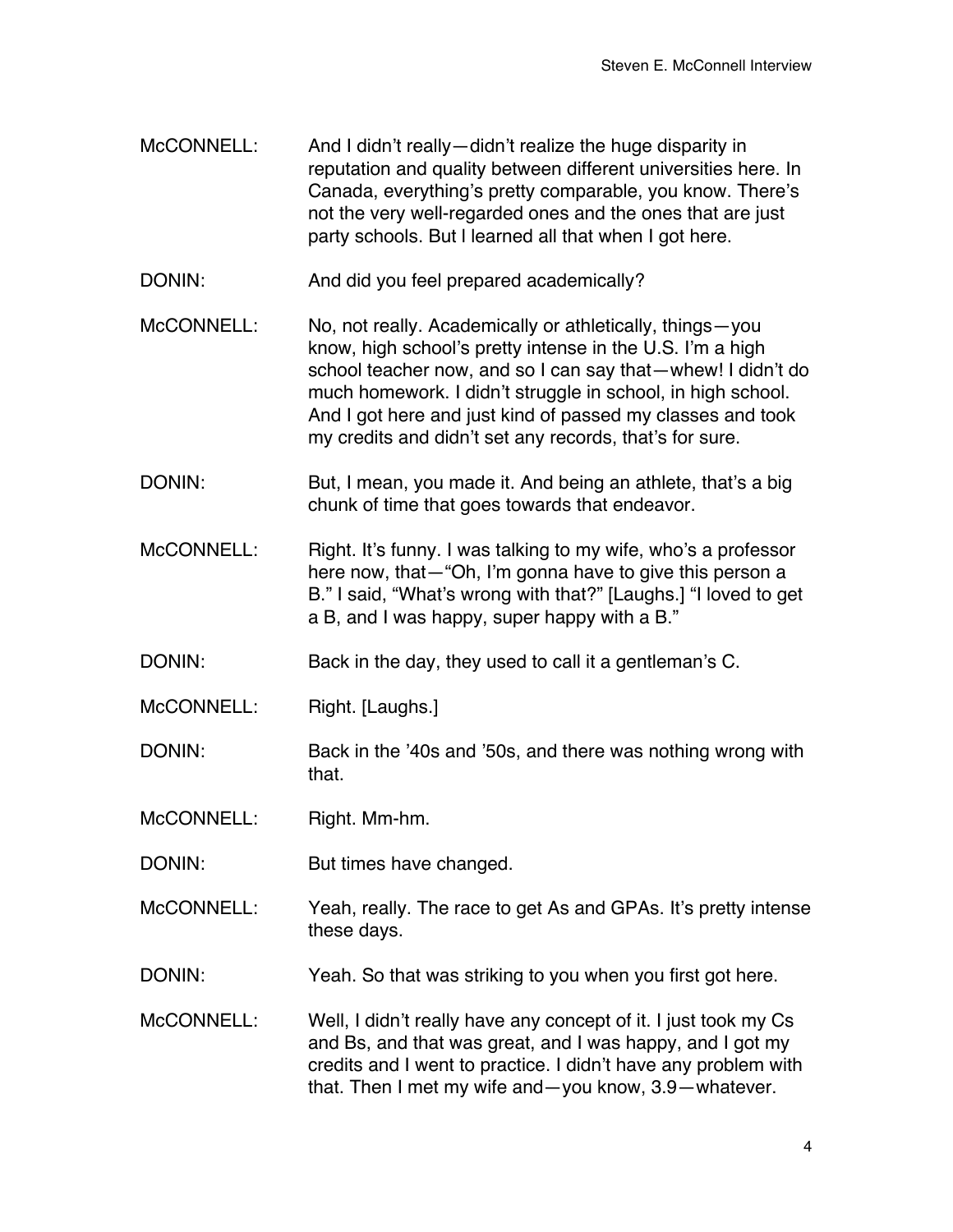"Like, you got As in all your classes? Really?" But, yeah, I was happy. No problems.

DONIN: Well, it was probably less stressful for you than the

McCONNELL: It was, yeah. And being an athlete really is like a full-time job, you know? Physically. Just the time you're at practice but being exhausted after practice as well. Drained any energy you have to study. And track's especially long because we have two competitive seasons, so we're on all year.

DONIN: And when you're not actually competing, you're training like crazy all the time.

McCONNELL: Right. Exactly. Yeah. There's an official off season where you train full time, and so in a sport like—a spring sport like—what am I thinking of?

- DONIN: Baseball.
- McCONNELL: Baseball, yeah. So their off season's the winter, but in the fall they can pretty much do what they want. They have workouts and stuff, but their time is pretty much their own. But track, our off season's the fall, and then we compete winter and compete spring, so we're always on full time.
- DONIN: So how would you describe, when you got here, your efforts to find a group of friends, a community, so to speak, outside the classroom? So you were in a dorm.
- McCONNELL: I was Richardson.
- DONIN: Richardson?
- McCONNELL: Yeah.
- DONIN: Did you do the trips thing?
- McCONNELL: I did. Yeah, we did canoeing. I'm still friends with especially one girl—she's Canadian—who was on my trip, and that was great. I loved that. That was a good set of friends for the first year, but being on a team is an automatic set of friends. That was the best thing ever, especially the track team. It's co-ed and not just a bunch of guys, you know, being macho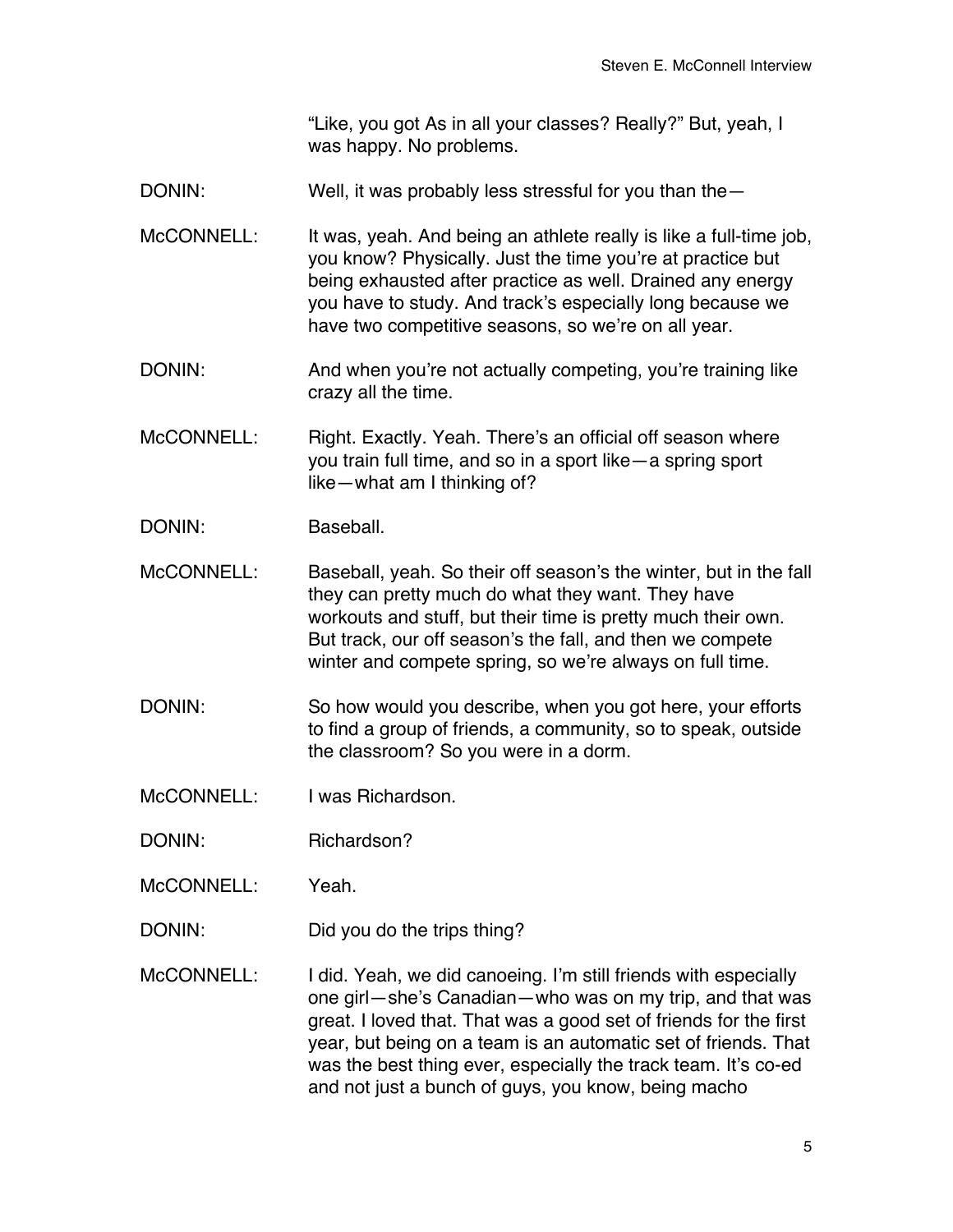together, but having a co-ed team like that is automatic friends, and seniors can party and do things that freshman normally can't, so it's great to have that sort of [chuckles] social mentoring.

DONIN: Uh-huh. Uh-huh.

McCONNELL: But, let's see, automatic friends and a big team, you know there's a hundred kids on the track team, so—

DONIN: So that becomes your community.

McCONNELL: Yeah, right off the bat, right away.

DONIN: How was it on your floor at—what were you in, Richardson?

McCONNELL: Richardson. I didn't really know anybody in my dorm. My roommate was [whispers] crazy.

DONIN: Crazy?

McCONNELL: [Whispers] Yeah.

DONIN: Oh, boy.

McCONNELL: Yeah, it was bad. In hindsight, I probably should have moved out and talked to the dean. There was—[whispers] he was kind of crazy.

DONIN: And you stuck with it the whole year?

McCONNELL: Yeah. Like I said, it didn't occur to me to complain or raise a fuss or anything. I just [chuckles] went to practice.

DONIN: Well, you're such a nice mellow Canadian.

McCONNELL: Yeah, yeah.

DONIN: If it was an American kid, they would have—

McCONNELL: I've been accused of that before.

DONIN: The helicopter parents would have been zooming right in there and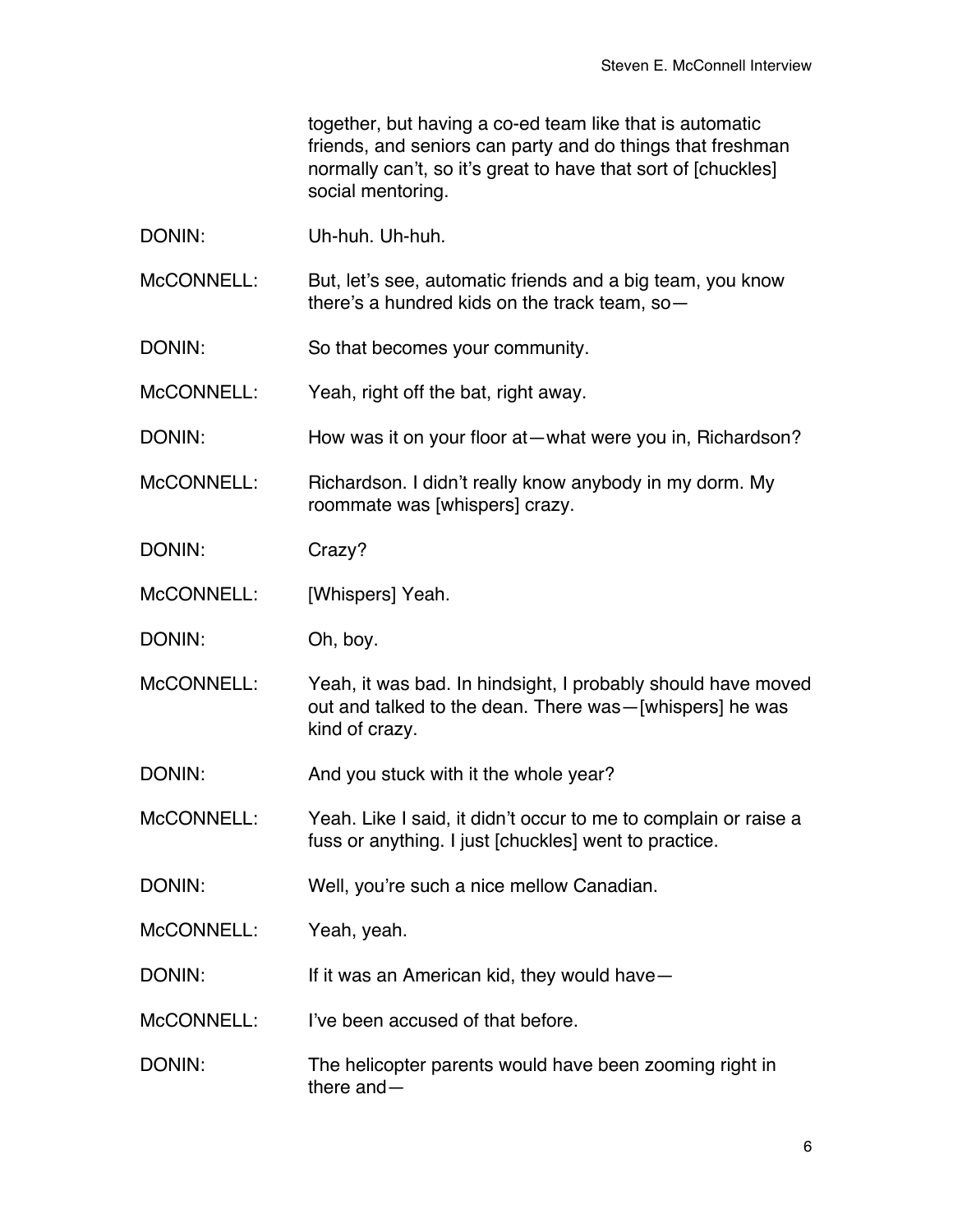McCONNELL: True.

DONIN: — — and made a change.

McCONNELL: Yeah. And these days, for sure. Ten years later it wouldn't have—no one would stand for it, but even ten years ago I wasn't quite—like you said, the helicopter parents weren't out in full force, and there wasn't entitlement and stuff like that that there is now.

DONIN: So that was tough on you, but it didn't get to you so much 'cause—

McCONNELL: No.

DONIN: You weren't in your room that much.

McCONNELL: Exactly. That's what I was going to say. I met my wife my freshman winter, and so I didn't spend much time in my room after that, between practice and socializing and hanging out with my wife, my girlfriend.

- DONIN: Your then-girlfriend.
- McCONNELL: She wasn't my wife yet.
- DONIN: Right, right. So how was it sort of navigating your way through all the social opportunities, like whether or not to do the Greek system or—whether or not to do that? What was the message you were getting from your teammates, who'd already been there and done that?
- McCONNELL: Well, it was a clear message from Carl Wallin. Obviously, it was "Don't join." There were a few guys in houses. I did rush, and I got a bid to a couple of places but didn't join, mostly because I wanted to be able to go everywhere and I wanted to not have to pay for beer dues, which was—

DONIN: Beer dues. Oh.

## McCONNELL: The Canadian dollar was very weak at the time. [Chuckles.] But, yeah, just being able to go everywhere and not be tied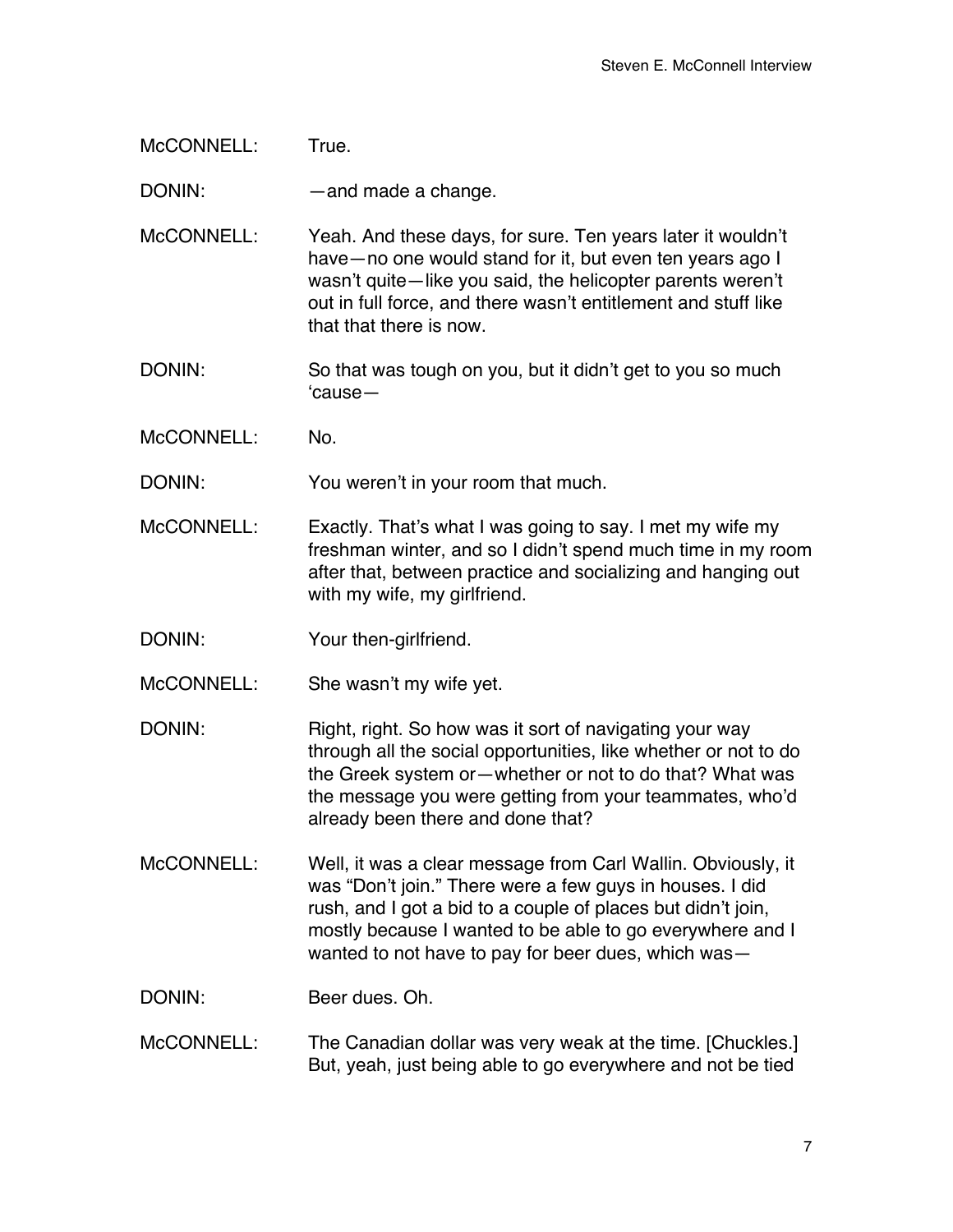to a single house. Like I said, I already had a big group of friends with the track team, and so I didn't—

- DONIN: You didn't feel the need.
- McCONNELL: Right.
- DONIN: So was there any sort of a stigma attached to the fact that you were unaffiliated?
- McCONNELL: Yeah. Well, Wednesday night is the meetings night at Dartmouth, and a couple of guys that weren't on the track team—we would get together and drink in a dorm room, and we'd call it our GDI meetings, because GDX is one of the fraternities, but GDI stood for God Damn Independents.
- DONIN: [Laughs.]
- McCONNELL: We were independent of any frat, and we were just kind of hanging together for Wednesday night and maybe meet up with the guys after for drinking that night, but not a lot of drinking with, you know, always being on—in season.
- DONIN: You can't when you're competing, right?
- McCONNELL: Right. I mean, not if you want to be any good.
- DONIN: So there's no actual rule against it.
- McCONNELL: No.
- DONIN: Oh. I thought that you couldn't drink when you trained. You managed. [Chuckles.]
- McCONNELL: No, I never signed anything or swore an oath to not drink, but it was kind of understood and it didn't make any sense to.
- DONIN: Now, in Canada, what was the legal drinking age?
- McCONNELL: Nineteen. It varies from province to province, but it was 19 in Ontario.
- DONIN: So you found it sort of silly here, didn't you?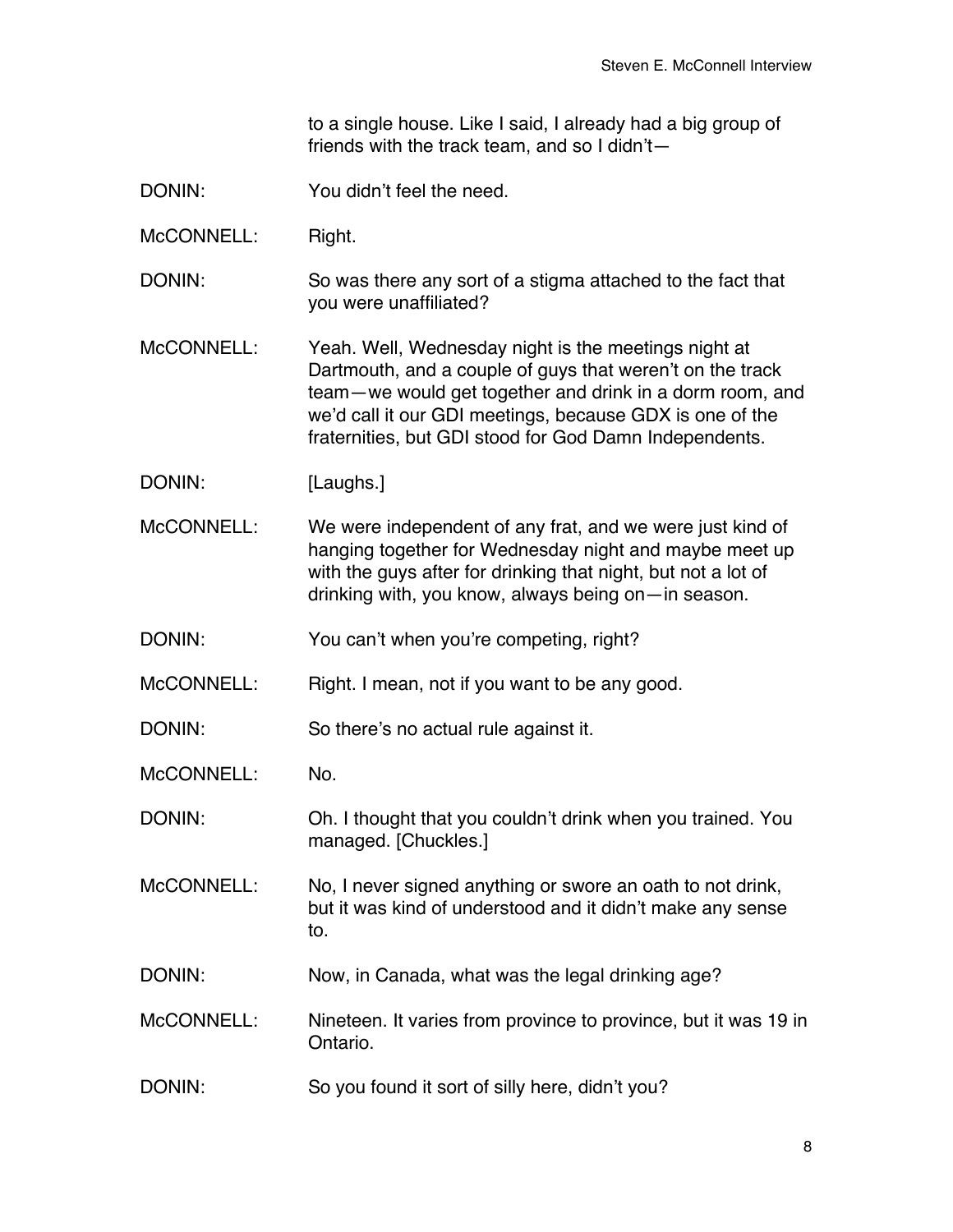- McCONNELL: Yeah, very silly, actually. One time a friend who was in a house—they were having their—they were being inspected, and he brought a big box of liquor over.
- DONIN: [Laughs.]
- McCONNELL: He said, "I need you to hang onto this till tomorrow." I said, "Okay, whatever." Like, we used it as a door stop. We were sharing rooms in Topliff at the time, and so we had TVs and computers in one room and beds in the other, across the hall, and the door was propped open with this beer. And at two in the morning, Safety and Security walked down the hall and saw the alcohol sitting there and wandered in and said, "Who's is this?" And they said, "Oh, it's one of our friend's." And they said, "Oh. Well, whose room is this?" And technically the room with the TVs was my room, and this other guy, who was a soccer player—he was off at a game or something, and they were technically in the other room, so it was technically in my room. But I was asleep in the other bedroom. So at two in the morning, Safety and Security woke me up and said, "Is this your liquor?" And I said—I didn't want to rat on my friend, so I said, "Yeah, yeah, that's mine." And they said, "How old are you?" And I said, "I'm 20"—you know, thinking [chuckles], *What's the problem?*  They said, "Oh, it's illegal," blah, blah, blah. And I said, "But I'm Canadian."
- DONIN: Ooh!
- McCONNELL: I actually said that! And they said, "Well, you're in the U.S. It doesn't really matter." And so they wrote me up, and I was supposed to meet with the dean, I think, but I never went. It just—
- DONIN: Went away.
- $McCONNEL:$  —went away, yeah.
- DONIN: That sounds like a pretty good argument, but I guess it didn't wash.
- McCONNELL: Yeah, in my groggy state.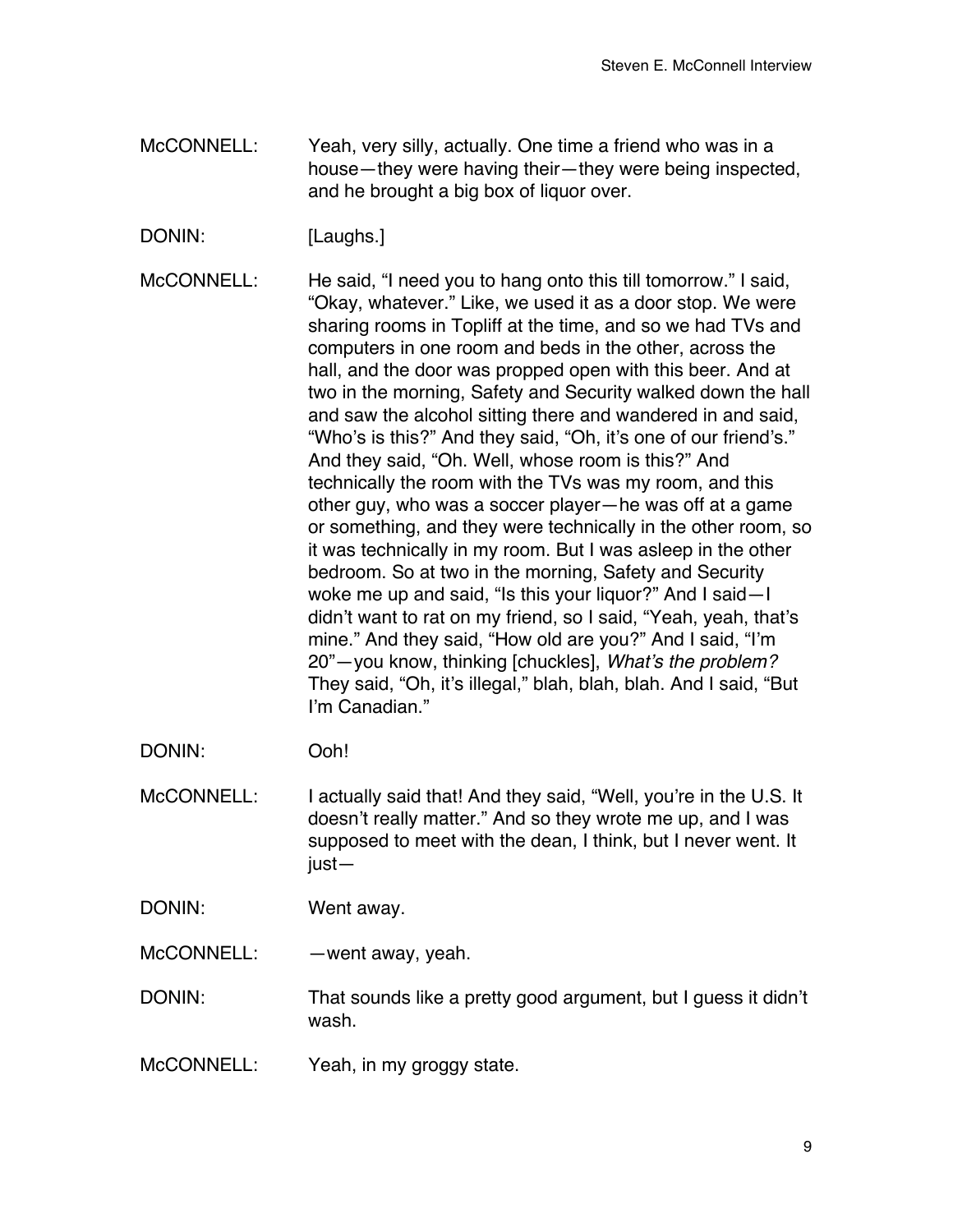| DONIN:     | [Laughs.]                                                                                                                                                                                                                                                                                                         |
|------------|-------------------------------------------------------------------------------------------------------------------------------------------------------------------------------------------------------------------------------------------------------------------------------------------------------------------|
| McCONNELL: | "I don't understand."                                                                                                                                                                                                                                                                                             |
| DONIN:     | Fast thinking. Yeah. I mean, it used to be 18 here a long time<br>ago.                                                                                                                                                                                                                                            |
| McCONNELL: | Right. My mom talks about coming across to the U.S. to<br>drink in Watertown, New York, and stuff instead of-she<br>couldn't drink at home.                                                                                                                                                                       |
| DONIN:     | [Chuckles.] So wha'd your parents make of you immigrating<br>here to go to school? Emigrating, I guess I should say.                                                                                                                                                                                              |
| McCONNELL: | They were, like I said, not really understanding the whole Ivy<br>League, elite-like, this is the great opportunity. And<br>obviously the cost was a bit of a shock, but financial aid was<br>pretty good. It was. It made it comparable to a Canadian<br>university. So that was the only reason that it worked. |
| DONIN:     | Now, did you have to have a job as part of your financial aid?                                                                                                                                                                                                                                                    |
| McCONNELL: | I did, yeah.                                                                                                                                                                                                                                                                                                      |
| DONIN:     | Wha'd you do?                                                                                                                                                                                                                                                                                                     |
| McCONNELL: | I worked in the athletic facilities office.                                                                                                                                                                                                                                                                       |
| DONIN:     | That's convenient.                                                                                                                                                                                                                                                                                                |
| McCONNELL: | It was. I was the gym-you know, the front desk of the gym,<br>swiping cards.                                                                                                                                                                                                                                      |
| DONIN:     | The monitor?                                                                                                                                                                                                                                                                                                      |
| McCONNELL: | Yep. And then I was in the office. I graduated to the office for<br>a while, being the supervisor, and mostly I worked in the<br>hockey rink. They had a late-night Zamboni assistant.<br>Basically our job was to keep the Zamboni driver awake, I<br>think.                                                     |
|            |                                                                                                                                                                                                                                                                                                                   |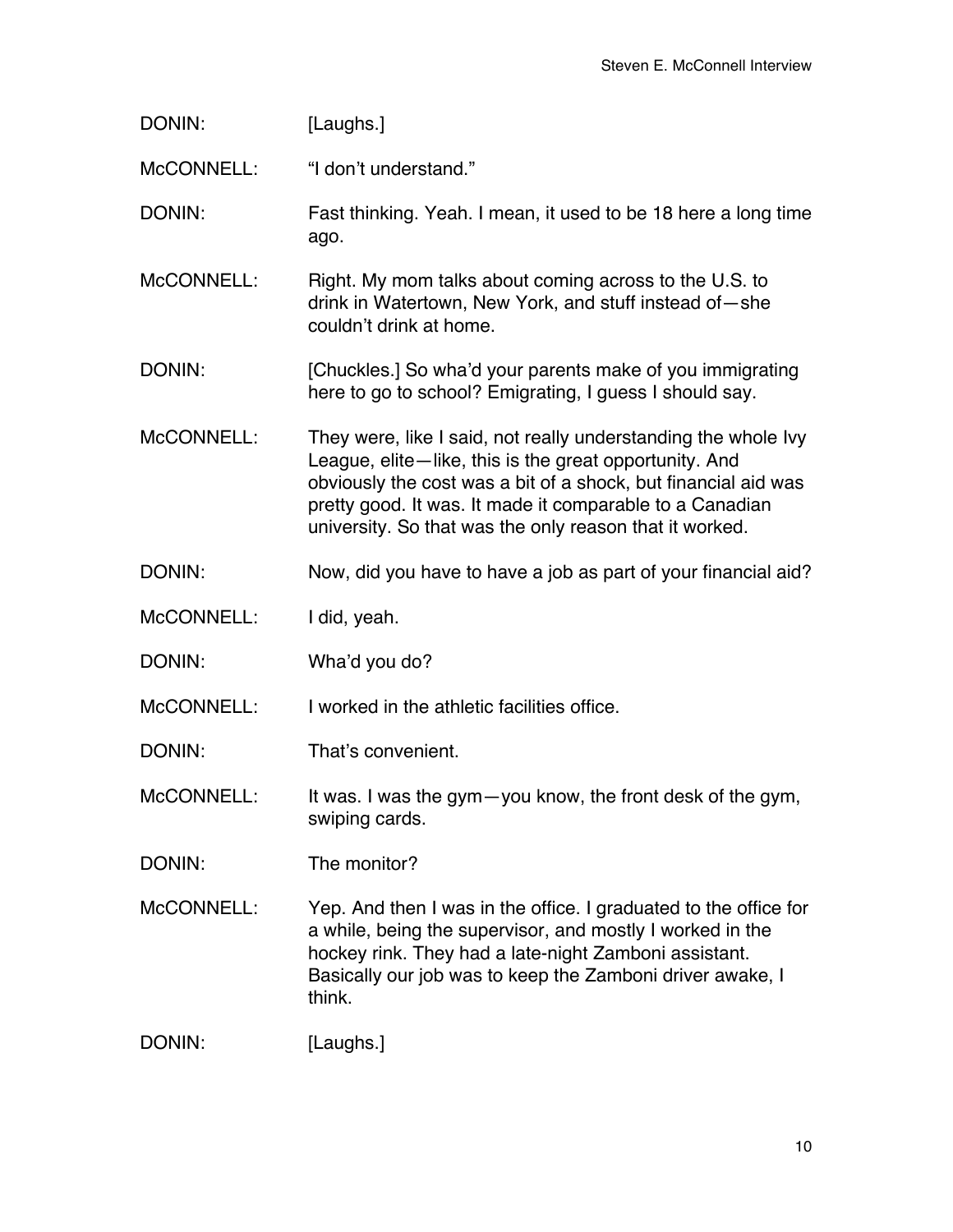- McCONNELL: So from I think it was ten till midnight, three days a week, I would be done there, just hanging out with the Zamboni driver.
- DONIN: Why'd they need one so late at night?
- McCONNELL: Well, like I said, I guess it was just to keep him awake because there were—
- DONIN: Were there games going on?
- McCONNELL: —intramurals and things going on.
- DONIN: Oh, intramurals. Yeah, of course. Yeah.
- McCONNELL: So the Zamboni had to run, but I think they wanted us to keep the guy awake.
- DONIN: That's a sweet deal.
- McCONNELL: Yeah, it was pretty, you know, taxing sitting there for-
- DONIN: Doing your homework.
- $McCONNEL:  $-50$  minutes out of the hour, and then watching him do the$ Zamboni.
- DONIN: [Laughs.]
- McCONNELL: And I would melt the snow that came off and then sit there for another 50 minutes.
- DONIN: Well, fulfilled you-
- McCONNELL: Somebody's got to do it.
- DONIN: Yes, someone's got to do it. Somebody's got to do it.

So if you had to describe the sort of evolution of your community—I think I know the answer to this, but how it changed from when you arrived in September of—let's see here, what?—'99—

McCONNELL: Ninety-nine.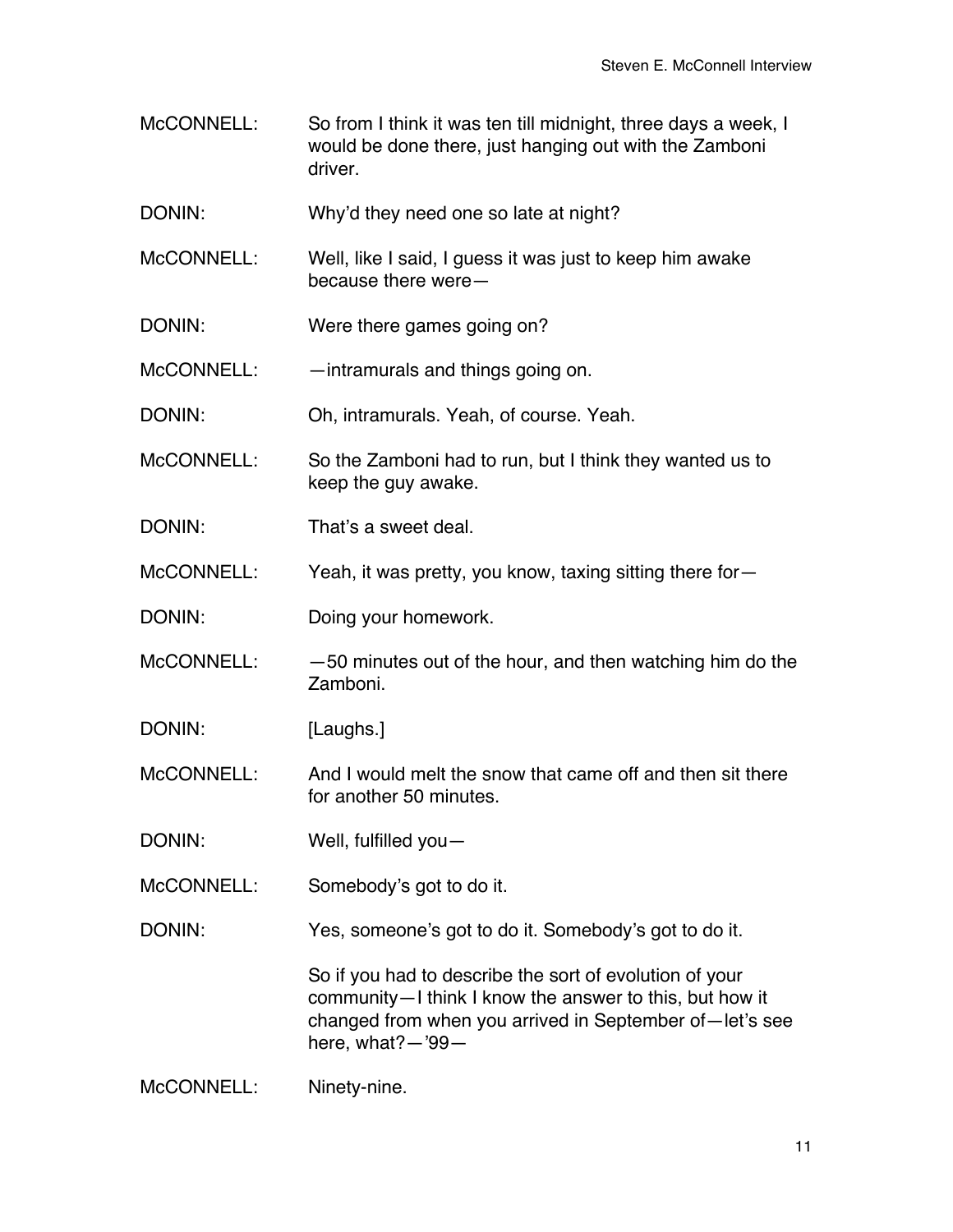- DONIN: — to graduation. I assume Kelly played a part in this transformation, but how would you describe it? I mean, was there a sort of constant group that you stayed with, or did you migrate, and did it change in any way?
- McCONNELL: No, I pretty much stayed with the same group. The year I came in, we had a pretty big group of track recruits, and we stayed friends. I was at the house of one of the track guys a couple of months ago in California.

DONIN: Wow.

McCONNELL: Yeah. So that was good—we stayed friends. I had lunch with another track person Tuesday.

- DONIN: And, of course, you see Coach Wallin every day. [Laughs.]
- McCONNELL: Yeah. I see coach. Yeah, so that was, like, a constant group of friends, and, like I said, guys and girls, such a good mix to have both in a group of friends and on a team, I think. But it did change, being the youngest and being the freshman and being, you know, sort of looked down on by the seniors but taken care of, more than anything, and then growing up and having guys come in after you and kind of doing the same thing for them.

DONIN: So you become the mentor instead of the mentee.

McCONNELL: Yeah. I mean, it sounds cliché, but really it does—

DONIN: True.

McCONNELL: — —it does work that way. So it's good on a team like that. Actually, I was hurt a lot. Didn't excel, and so by senior year had grown tired of sitting in the training room, getting treatment on my legs and stuff, so senior year—probably, what?—December of my senior year, stopped doing track. I said I stopped doing track and took up beer—

DONIN: [Laughs.]

McCONNELL: - - to replace it. And so that last year I had a chance to kind of branch out. All my time wasn't taken up with that, with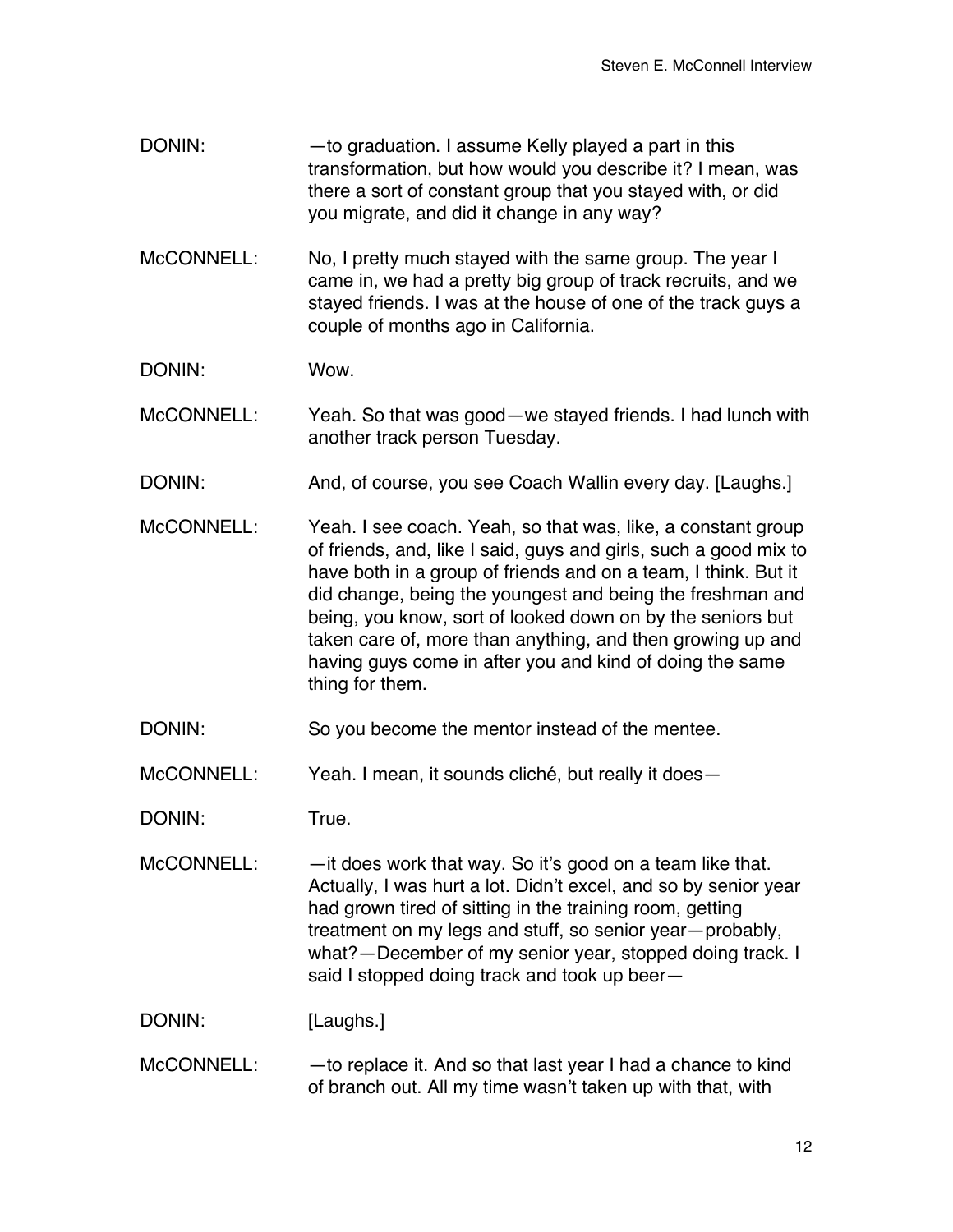track, so I partied a little more. But, you know, senior year you want to kind of get out and go skiing at the Skiway. Skiing is a big no-no; you can hurt yourself and be injured, and obviously while you're competing—

DONIN: Oh, good point.

McCONNELL: So things like that, that I didn't have a chance to do, didn't take advantage of, my senior year was able to, so that was good.

- DONIN: Were there other restrictions to your activities because of being an athlete?
- McCONNELL: Well,—

DONIN: Just the really dangerous stuff.

- McCONNELL: Right, the common-sense things. You don't want to hurt yourself and don't want to drink yourself so that you can't be competitive.
- DONIN: And I assume athletes can't take advantage of things like study abroad programs?
- McCONNELL: Yeah, exactly. Right, 'cause we had three seasons where we were on—there wasn't really a chance to go abroad.
- DONIN: Did you do a sophomore summer or anything-

McCONNELL: I did.

DONIN: You did.

McCONNELL: Sophomore summer is obligatory, unless you get a waiver. But I did and took the fall off so I could compete winter and spring.

- DONIN: Oh, I see, uh-huh.
- McCONNELL: But I took that fall off, junior fall and stayed home, trained there as best I could with my old high school coach and stuff. But, yeah, it limits some things, but—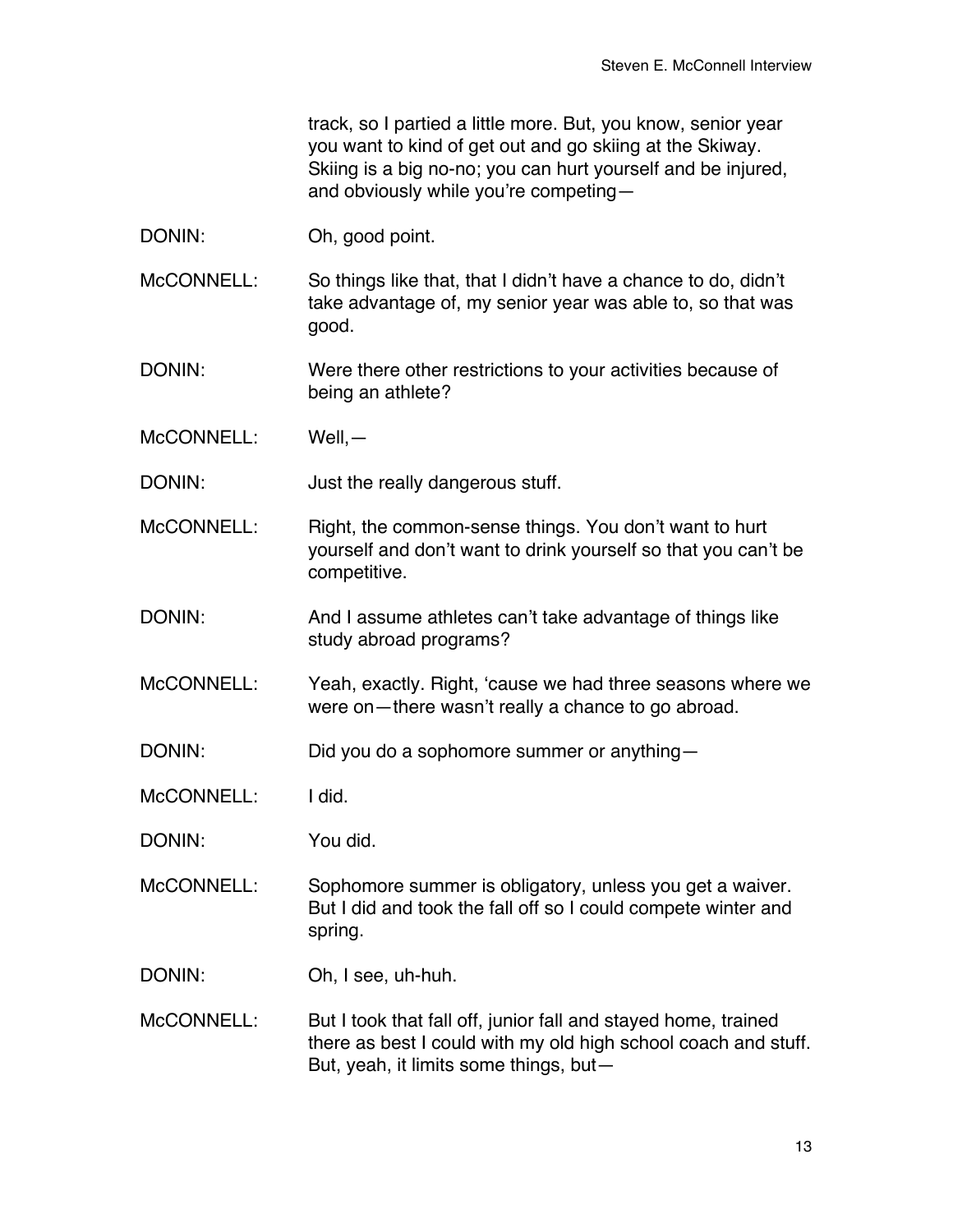DONIN: Were they still doing—what do they call it?—Tubestock in the summer?

McCONNELL: [Chuckles.] Yeah.

- DONIN: Were they?
- McCONNELL: Yeah, it was pretty heavily policed, but it was still kickin' back then. It was fun. Yeah. You mentioned my wife, and she was a senior when I was a freshman, and then my sophomore and junior year she lived in Boston, so I spent a lot of time driving to Boston and back to see her. I'd go down—if I had class, you know, Monday, Wednesday, Friday, I would go to class Monday and then go to practice and then maybe go down just for the night and come back the next afternoon for practice. She had a car, so I basically drove that back and forth to Boston a lot. I'd go down and come back for morning class, 9 a.m. class, you know?
- DONIN: Ooh!
- McCONNELL: But she was working as a management consultant, so she was pulling in the big bucks, living downtown Boston. So that was fun. But, like you said, at the time I was only 20, so I couldn't go out to the bars. She and her colleagues would go to the bars after work, and—
- DONIN: Yup, "Have a good time! Bye!" [Laughter.]
- McCONNELL: So that was pretty annoying.
- DONIN: That *is* annoying.
- McCONNELL: That was all right. But senior year, she came back to Dartmouth and did a master's, so we were back together. We lived just by the Catholic Church in the college-owned, off-campus housing.
- DONIN: Oh, St. Denis?
- McCONNELL: Mhm. Sanborn Road.
- DONIN: Oh, yes. Right, right.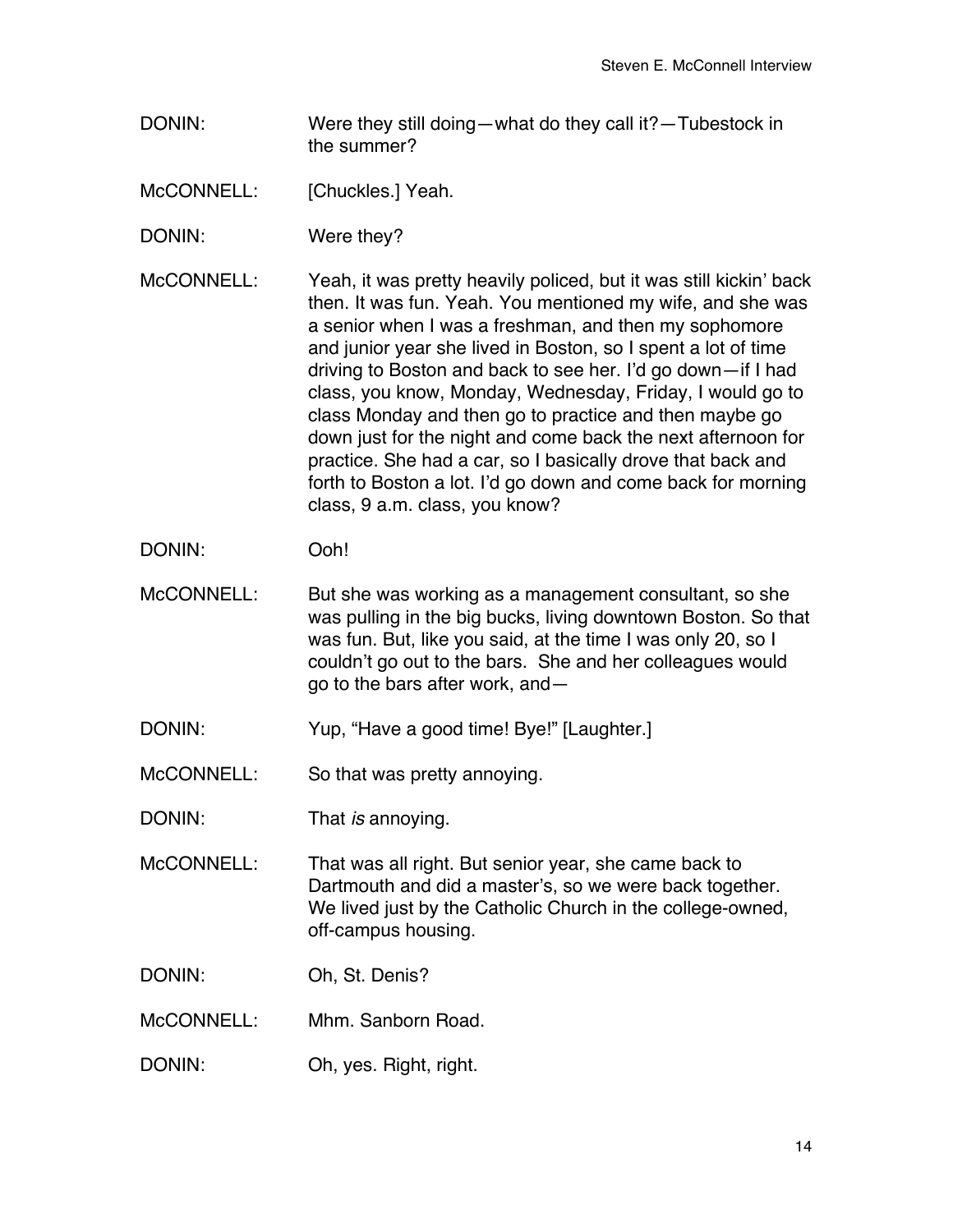- McCONNELL: Number one in the front of the parking lot of the Indian food restaurant.
- DONIN: Yes, yes, I know it well.
- McCONNELL: Whew! The smells!

DONIN: [Laughs.] They're either great if you love Indian food-

- McCONNELL: I do.
- DONIN: — or they're horrible.
- McCONNELL: It was hard to resist.
- DONIN: Yep, yep.
- McCONNELL: I think we cut it down to once every couple of weeks that we would go there.
- DONIN: So your life really was fairly well defined—
- McCONNELL: It was.
- DONIN: by your team-
- McCONNELL: Mm-hm. Yep.
- DONIN: — and your girlfriend.
- McCONNELL: Yep, that's true.
- DONIN: Pretty nice.
- McCONNELL: That's pretty true of my entire life, actually.
- DONIN: [Laughs.]
- McCONNELL: Yeah, it was good. I mean, you go to class in the morning, go to lunch and then have about an hour, practice usually two or three, practice 'til five or six, go to dinner, come home, try to do some work, go to work. That was the off season, especially. And then competing, do that, and then throw in meets on the weekends. You leave Friday, usually Friday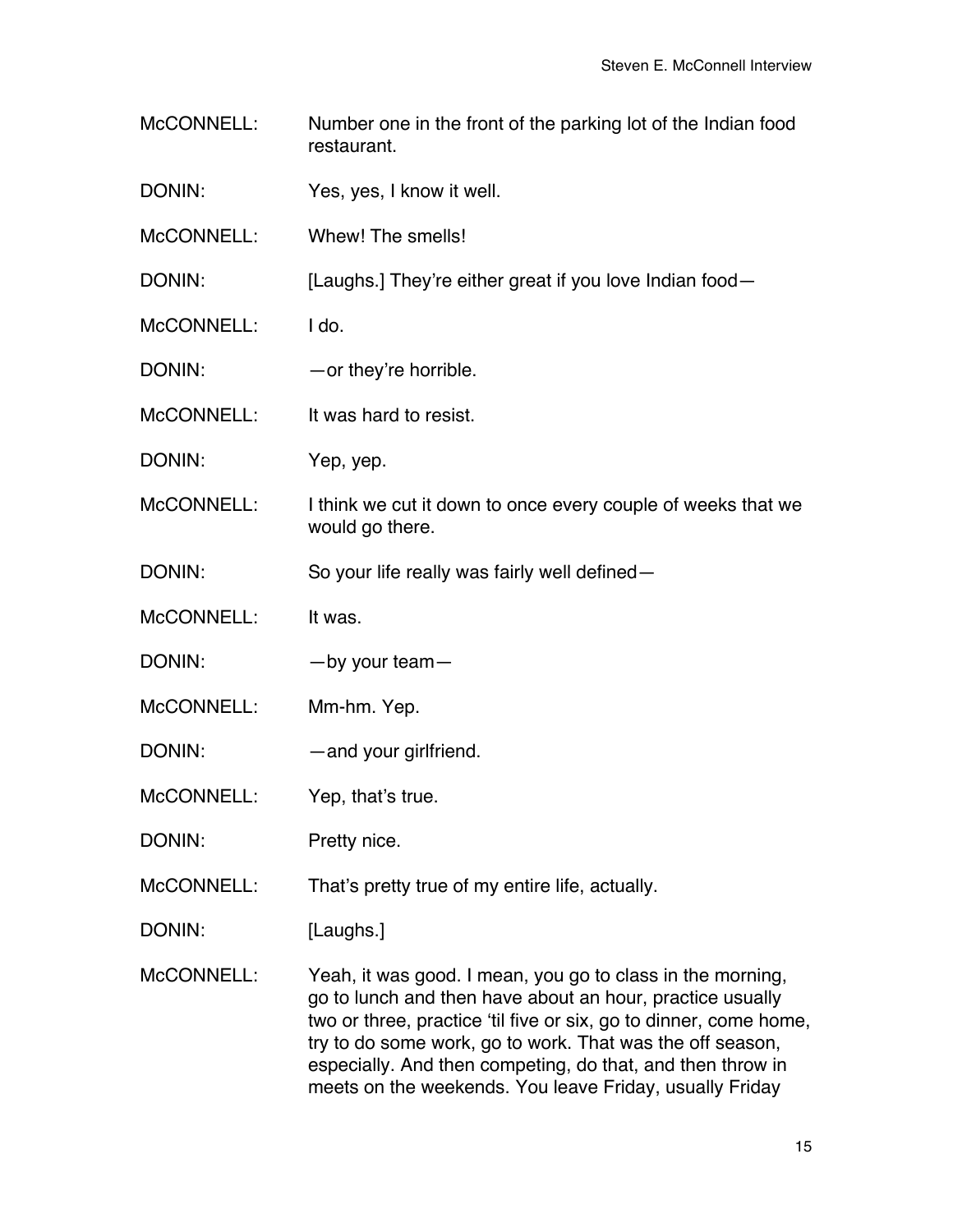night, come back Sunday night. Saturday night, depending. It was good.

- DONIN: So did you ever have—you know, one of the lenses that we're using to look at this change in the Dartmouth community in the last 60 years is the lens of how people often experience, at some time in their life, that they don't belong somewhere or they're sort of an outsider. Did that ever happen to you here, in any way?
- McCONNELL: Yes. I think in groups there's always—you know, in certain groups there's always that feeling of, *Oh, this isn't my crowd. I don't know anybody here,* in going into a fraternity or something like that. It would be kind of—guys would be looking at you, like,—
- DONIN: Who's he?
- McCONNELL: "You're a first-year guy. You're a college guy. You should be in a fraternity somewhere. Why are you in *my* fraternity since you're not—," you know. And that's fair. [Chuckles.] But there was always that group that I *did* belong to in the track team, which was nice. But, yeah, I mean, there were groups that I would have liked to have belonged to—DOC and—I would have liked to have done more like that, but kind of made my bed in choosing track and was happy with it and I'm happy I did, and it worked out well. But, yeah, I think that's normal that everyone feels that at some point, but it was really nice to always have a group that you could, you know, just walk into a teammate's room and flop down on the futon, sit there for an hour and not bother them, really, and have somewhere to be and somewhere to party and someone to study with, if you did that. [Laughs.]
- DONIN: So you really had sort of an automatic family when you arrived her.
- McCONNELL: Yeah, that's exactly how I explain it: automatic friends, automatic group of people, and it updates itself each year as people leave and new people come in, and it's nice. It's great. Like I said, like I've said, the co-edness and the—

DONIN: It's very good.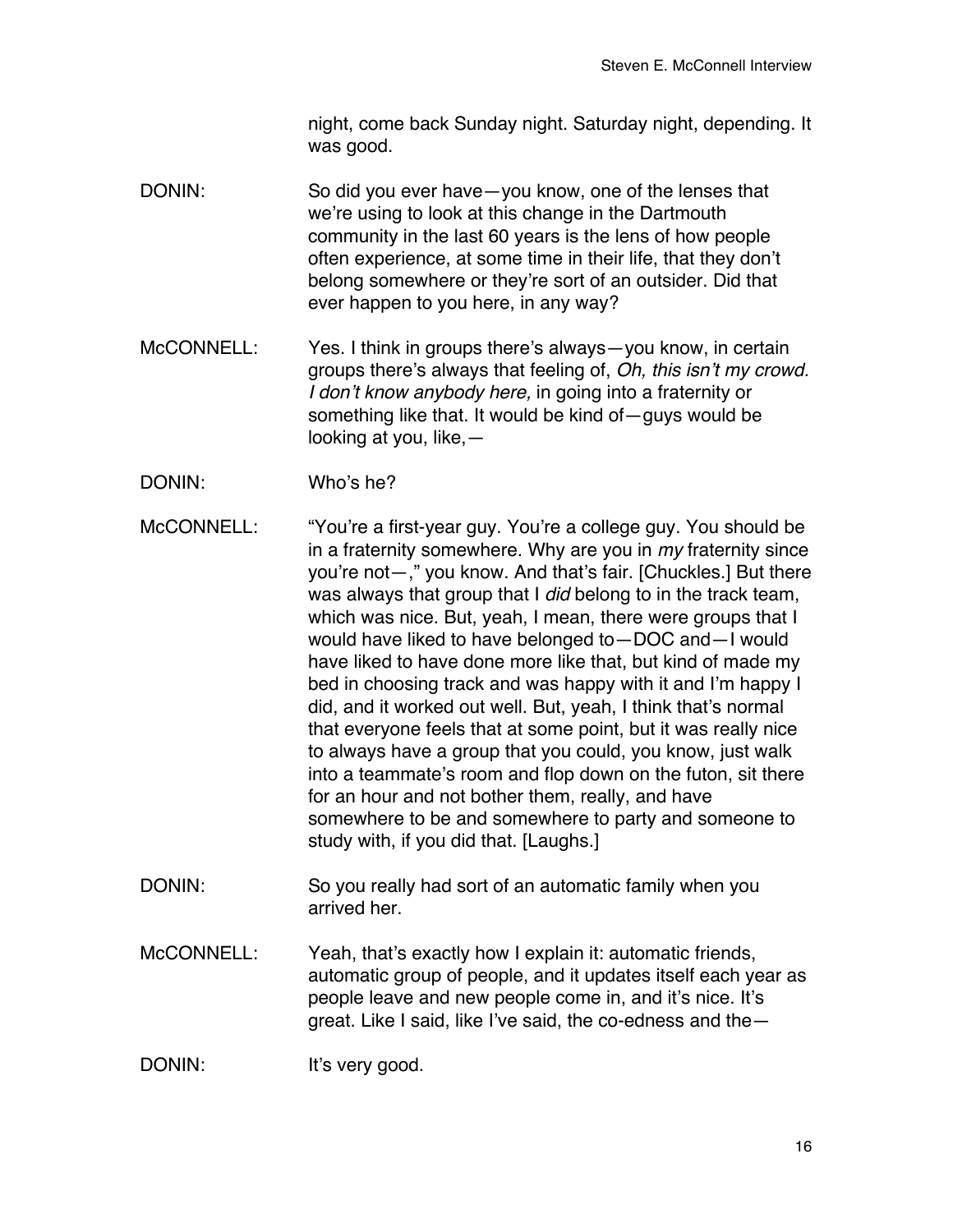McCONNELL: I think it really tones down any sort of—especially with guys—

DONIN: That super masculine kind of attitude.

- McCONNELL: Right. And softens the edges and makes things more human.
- DONIN: And doesn't being an elite athlete, which is what you are when you're on a team at an Ivy League college—whether it's DI or DIII, you're still an elite athlete. Doesn't that automatically sort of put you a notch above everybody because—I mean, you may not feel that personally, but people's perceptions of you are, "Oh, you know, he's on the track team!"
- McCONNELL: Yeah—

DONIN: Did you ever get treated that way?

- McCONNELL: No. [Chuckles.] No. And especially not here because something like a third of the school is on a varsity team, so everybody's an athlete, you know? And being in Hanover, it's not like you run into other people outside of the school, so no, that didn't really—you know, I guess going home, stuff and I'd get e-mail from my old coach or from teachers and stuff. Say, "Oh, I have a student who's thinking about going to the U.S. for sports. Can you talk to her and tell her what it's like?" But that was the extent of it, really. Here on campus, everyone's an athlete, it seems. Everyone I knew was an athlete, pretty much.
- DONIN: Well, you traveled in this sort of protected world, I think, -
- McCONNELL: Right, that's true.

DONIN: — — of this athletic bubble.

- McCONNELL: Mm-hm. For sure. And being always on and having such a big team, such a big group of friends to draw from. Didn't really need to branch out more, which was good and bad.
- DONIN: Yeah. I mean, it saves you from that awkwardness of—both social and—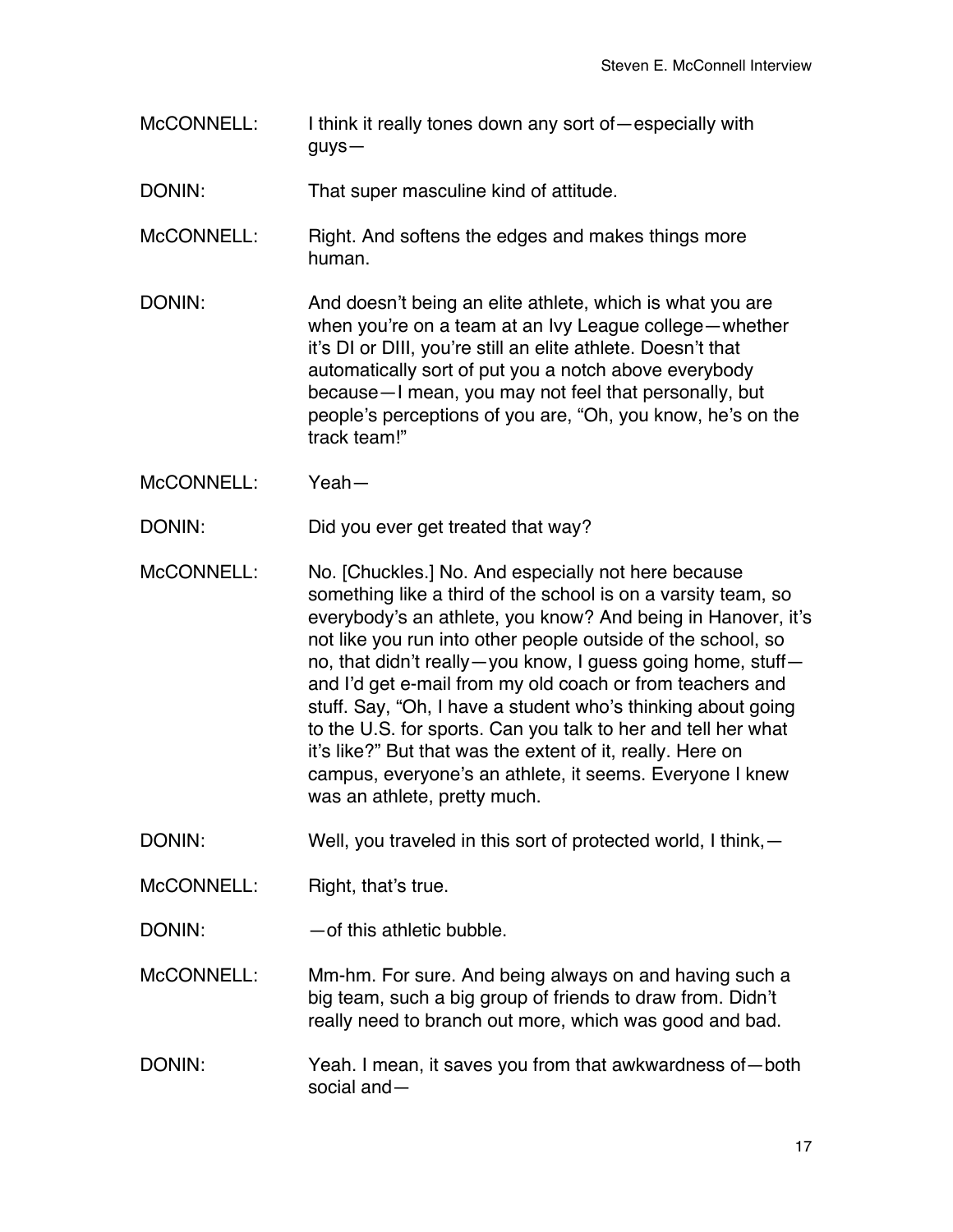| McCONNELL: | Loneliness and-                                                                                                                                                                                                                                                                                        |
|------------|--------------------------------------------------------------------------------------------------------------------------------------------------------------------------------------------------------------------------------------------------------------------------------------------------------|
| DONIN:     | Yeah.                                                                                                                                                                                                                                                                                                  |
| McCONNELL: | Yeah. But also maybe cuts off others that-                                                                                                                                                                                                                                                             |
| DONIN:     | Opportunities.                                                                                                                                                                                                                                                                                         |
| McCONNELL: | -that you wouldn't necessarily know that you're going to be<br>friends with.                                                                                                                                                                                                                           |
| DONIN:     | Right, right.                                                                                                                                                                                                                                                                                          |
| McCONNELL: | I'm meeting people now who-one of Kelly's colleagues was<br>an '04. He was in Tabard, and he's someone I never would<br>have met, you know, never would have run across on<br>campus, and Tabard has a reputation that wasn't really track<br>affiliated. [Chuckles.] But now he's, you know, friends. |
| DONIN:     | Here he is.                                                                                                                                                                                                                                                                                            |
| McCONNELL: | Yeah.                                                                                                                                                                                                                                                                                                  |
| DONIN:     | Right.                                                                                                                                                                                                                                                                                                 |
| McCONNELL: | Things are great.                                                                                                                                                                                                                                                                                      |
| DONIN:     | Right. So it is sort of limiting a little bit, isn't it?                                                                                                                                                                                                                                               |
| McCONNELL: | Yeah.                                                                                                                                                                                                                                                                                                  |
| DONIN:     | In terms of your experience.                                                                                                                                                                                                                                                                           |
| McCONNELL: | For sure.                                                                                                                                                                                                                                                                                              |
| DONIN:     | You missed certain opportunities 'cause, as you say, you<br>make a commitment to being an athlete, and that's sort of it.                                                                                                                                                                              |
| McCONNELL: | Right. Full-time job, yeah.                                                                                                                                                                                                                                                                            |
| DONIN:     | Did the faculty react to you differently as an athlete, in<br>general?                                                                                                                                                                                                                                 |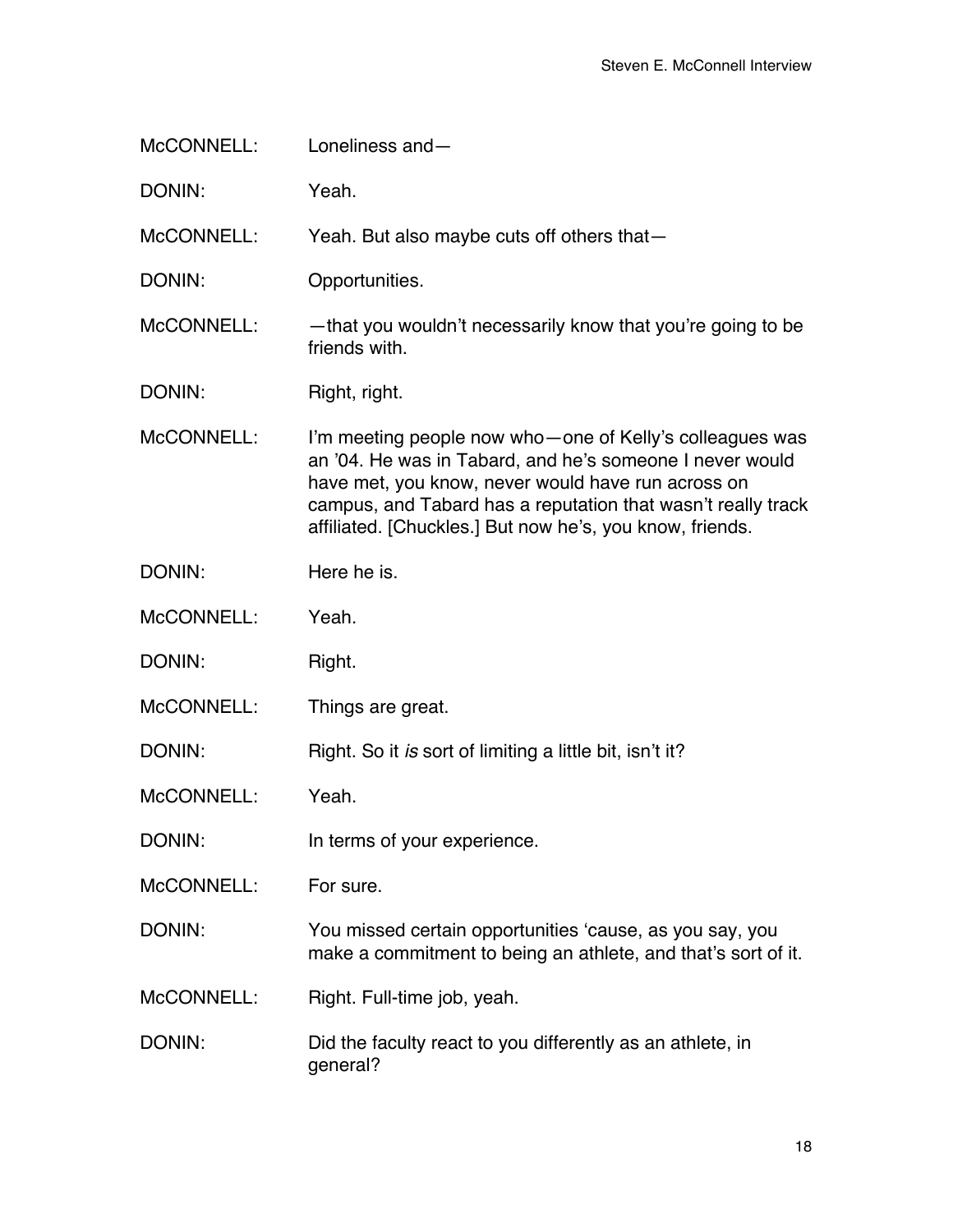| McCONNELL: | $Uh -$                                                                                                                                                                                                                                                                                                                                                                                                                                                                                                                  |
|------------|-------------------------------------------------------------------------------------------------------------------------------------------------------------------------------------------------------------------------------------------------------------------------------------------------------------------------------------------------------------------------------------------------------------------------------------------------------------------------------------------------------------------------|
| DONIN:     | Did they cut you any slack?                                                                                                                                                                                                                                                                                                                                                                                                                                                                                             |
| McCONNELL: | Don't think so. Maybe. Academically I wasn't a high flyer.<br>[Chuckles.] I wasn't really-                                                                                                                                                                                                                                                                                                                                                                                                                              |
| DONIN:     | What was your major?                                                                                                                                                                                                                                                                                                                                                                                                                                                                                                    |
| McCONNELL: | English. English major. Did a War and Peace study minor,<br>and that was great, sort of history/sociology. Interesting. But,<br>yeah, I think my GPA was 2.8, something like that. Mostly Cs<br>and Bs, some Bs. But, like I said, I was happy with that. I<br>don't know if I've actively said it, but I was mostly here to do<br>track and enjoy college, which is rare, I think, at a school like<br>Dartmouth, but I didn't really have any conception of<br>everyone got A's all the time. [Laughs.] That's crazy. |
| DONIN:     | You didn't have that competitive edge-                                                                                                                                                                                                                                                                                                                                                                                                                                                                                  |
| McCONNELL: | Not in the classroom.                                                                                                                                                                                                                                                                                                                                                                                                                                                                                                   |
| DONIN:     | -bred into you. Right, right, the academic edge.                                                                                                                                                                                                                                                                                                                                                                                                                                                                        |
| McCONNELL: | Exactly, no. So I don't think I got any slack. I just got my C's<br>and was happy with that, and the professors weren't gonna<br>chase me down to give me a B, you know, so-                                                                                                                                                                                                                                                                                                                                            |
| DONIN:     | But you got the work done. I mean, you did it.                                                                                                                                                                                                                                                                                                                                                                                                                                                                          |
| McCONNELL: | Did enough, yeah.                                                                                                                                                                                                                                                                                                                                                                                                                                                                                                       |
| DONIN:     | Right.                                                                                                                                                                                                                                                                                                                                                                                                                                                                                                                  |
| McCONNELL: | My wife would laugh at me because I would [chuckles] get<br>the reading list for the class and I would pick two books I<br>was going to write my papers on, go to the library and get<br>them, and read them and write my books on those, and not<br>really read the other books in the class, because I was tired<br>and busy and—you know. So maybe I didn't get the most out<br>of my Ivy League education that I could've.                                                                                          |
| DONIN:     | But, as you said, your focus was competing.                                                                                                                                                                                                                                                                                                                                                                                                                                                                             |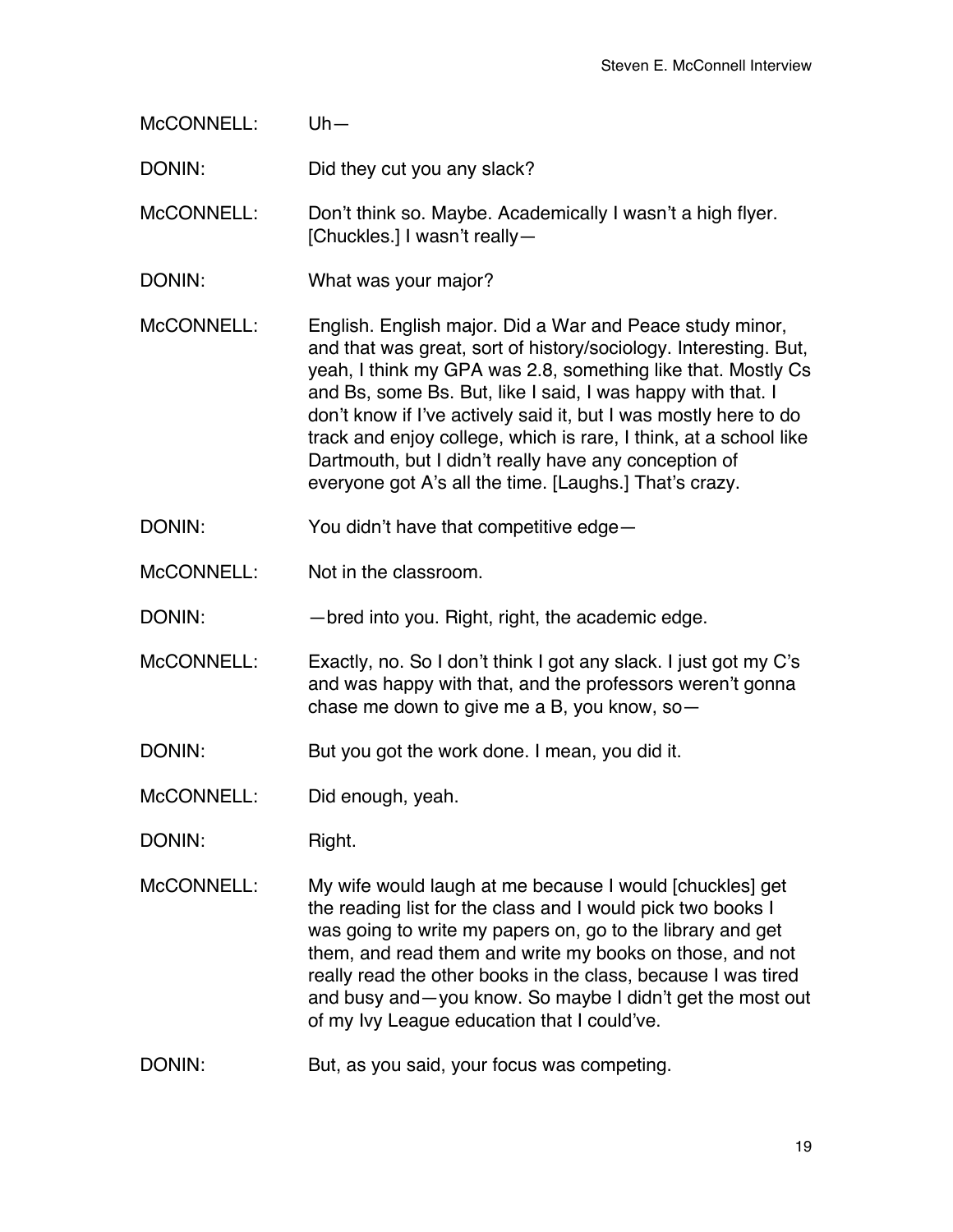| McCONNELL: | Right.                                                                                                                                                                                                                                    |
|------------|-------------------------------------------------------------------------------------------------------------------------------------------------------------------------------------------------------------------------------------------|
| DONIN:     | Athletic competition.                                                                                                                                                                                                                     |
| McCONNELL: | Mm-hm.                                                                                                                                                                                                                                    |
| DONIN:     | So you were here during—Jim Wright was the president<br>while you were here.                                                                                                                                                              |
| McCONNELL: | Yep.                                                                                                                                                                                                                                      |
| DONIN:     | Did you ever have any interactions with him?                                                                                                                                                                                              |
| McCONNELL: | Not really. I think I shook his hand.                                                                                                                                                                                                     |
| DONIN:     | Yeah, probably at convocation and-                                                                                                                                                                                                        |
| McCONNELL: | Exactly.                                                                                                                                                                                                                                  |
| DONIN:     | -then at graduation.                                                                                                                                                                                                                      |
| McCONNELL: | Yep. They tried to - I never really liked - never had much use<br>for the athletics department. They tried to cancel swimming<br>and diving while I was here, that big hoopla.                                                            |
| DONIN:     | Oh, my goodness. So he got in big trouble for that.                                                                                                                                                                                       |
| McCONNELL: | Yeah. I forget was the AD's name was. Joanie, is it still?<br>Something?                                                                                                                                                                  |
| DONIN:     | Oh, Josie Harper.                                                                                                                                                                                                                         |
| McCONNELL: | Josie Harper, yeah.                                                                                                                                                                                                                       |
| DONIN:     | Yeah, that was a tough time-                                                                                                                                                                                                              |
| McCONNELL: | Mm-hm.                                                                                                                                                                                                                                    |
| DONIN:     | -for them.                                                                                                                                                                                                                                |
| McCONNELL: | And they outlawed kegs while I was here, which was just-<br>it's ecologically irresponsible. It doesn't have the desired<br>effect, and all it does is create more waste. But some things<br>like that, you just shake your head at, but- |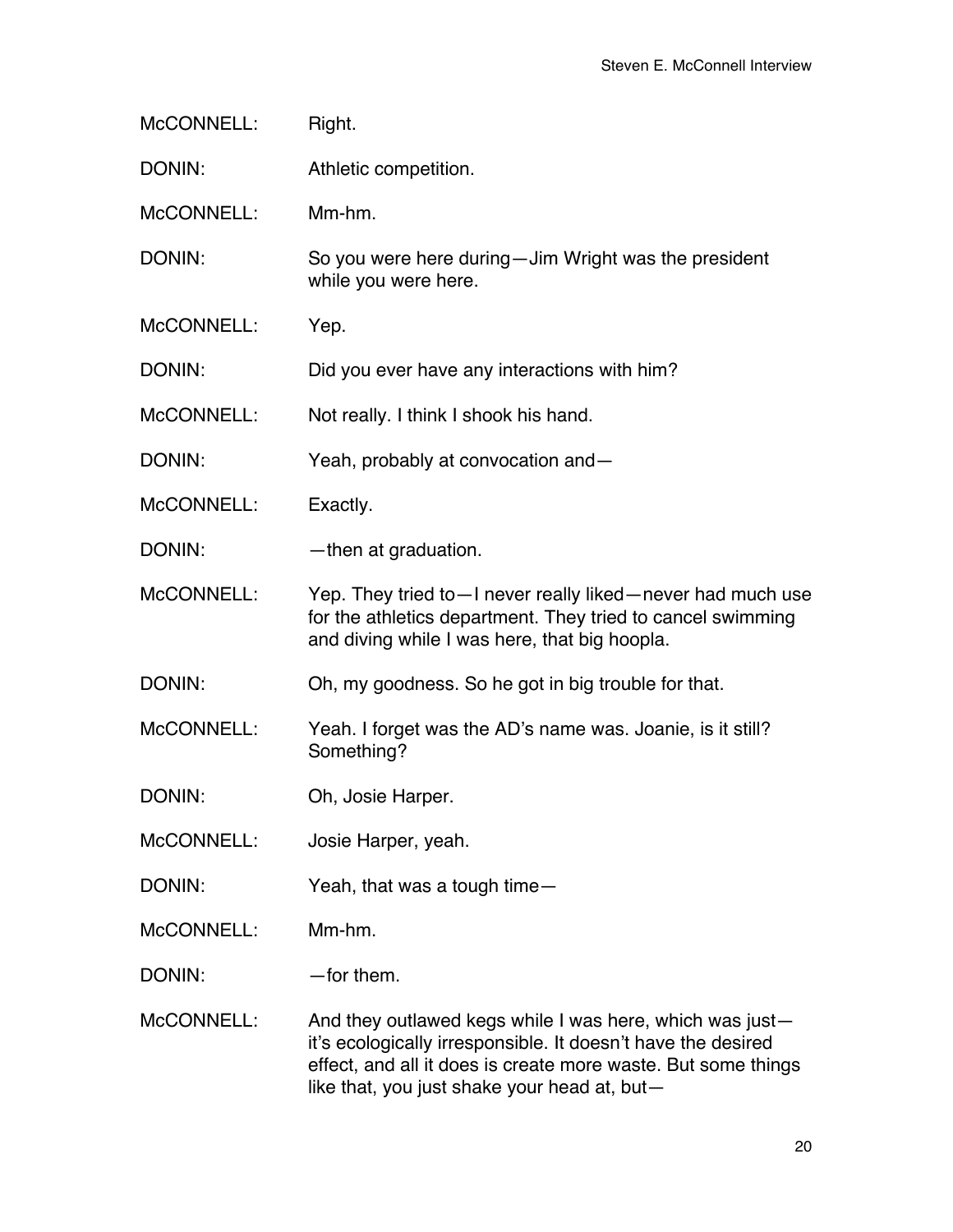DONIN: Right, right. Well, that keg thing—you know, they try it from time to time, and— McCONNELL: There's a lot of cans in basements, I've seen. DONIN: Yeah. You see just piles of them in plastic bags supposedly being recycled, so who knows? McCONNELL: Who knows? DONIN: Right. You don't know where they end up. Okay, so it's interesting. We haven't talked to a lot of athletics, and you've got a very different story because your community is just sort of ready-made for you. McCONNELL: Yeah, it's nice. DONIN: It frees you up from a lot of the sort of personal and social challenges that most students face. McCONNELL: Most people. It's true. Yep. It's good, and I wouldn't have changed it for anything. But, like we talked about, it was limiting a bit, and I was lucky my senior year to kind of branch out a bit and do some Outing Club stuff and skiing and go to plays and be here on weekends in the winter and spring, and so that was nice. DONIN: How did you and Kelly meet? McCONNELL: In class. DONIN: Oh. McCONNELL: Yep. French class. DONIN: Oh, that's right, because she decided after physics or something that she wanted to do French, right? McCONNELL: Yeah, she was physics originally, yeah, yeah. DONIN: Yeah. But you were spot on with the English. That was what you intended to do when you got here.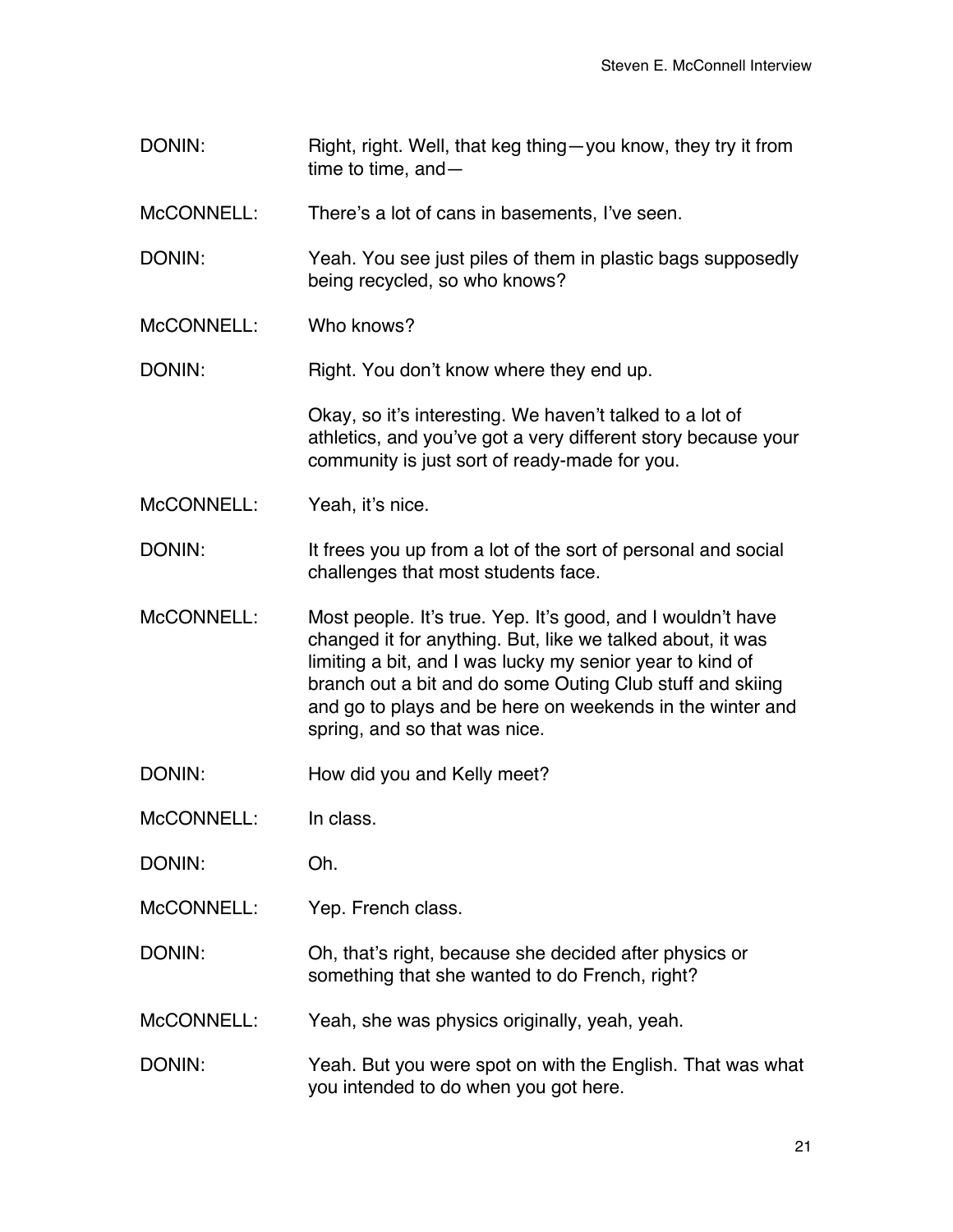- McCONNELL: Yeah, I looked at English and history, was interested in both those, but moved towards English. I always loved to read. And kind of did a bit of history with the War and Peace minor, so that was good. But, yeah, I always knew—I mean, from my one math credit that I had to get, my QDS credit that I needed to get, I took linguistics.
- DONIN: What's QDS?
- McCONNELL: Quantitative and deductive science, I think. I think one of the graduation requirements is sort of math, and I took linguistics [chuckles] as my math.
- DONIN: Oh, and that satisfied it.
- McCONNELL: That satisfied it, so I didn't venture into math much. That was good. But, yeah.
- DONIN: So you met in French class.
- McCONNELL: Mm-hm.
- DONIN: Great.
- McCONNELL: Yep.
- DONIN: She was pretty proficient, though, at the time you got here. Were you also proficient?
- McCONNELL: I was not. In Canada you take core French for 30 minutes a day all the way through grade 10 in Ontario, but, you know, it's just core French and it's once a day, and you don't really pay attention, and I would never have any use for French, so why would I study or learn or continue with it? And then I came here and needed a second language, so I took French and, you know, passed but still wasn't very great. And then two years ago we moved to France.
- DONIN: That did it.
- McCONNELL: Yeah, exactly. So after two years, I'm pretty much—
- DONIN: Fluent.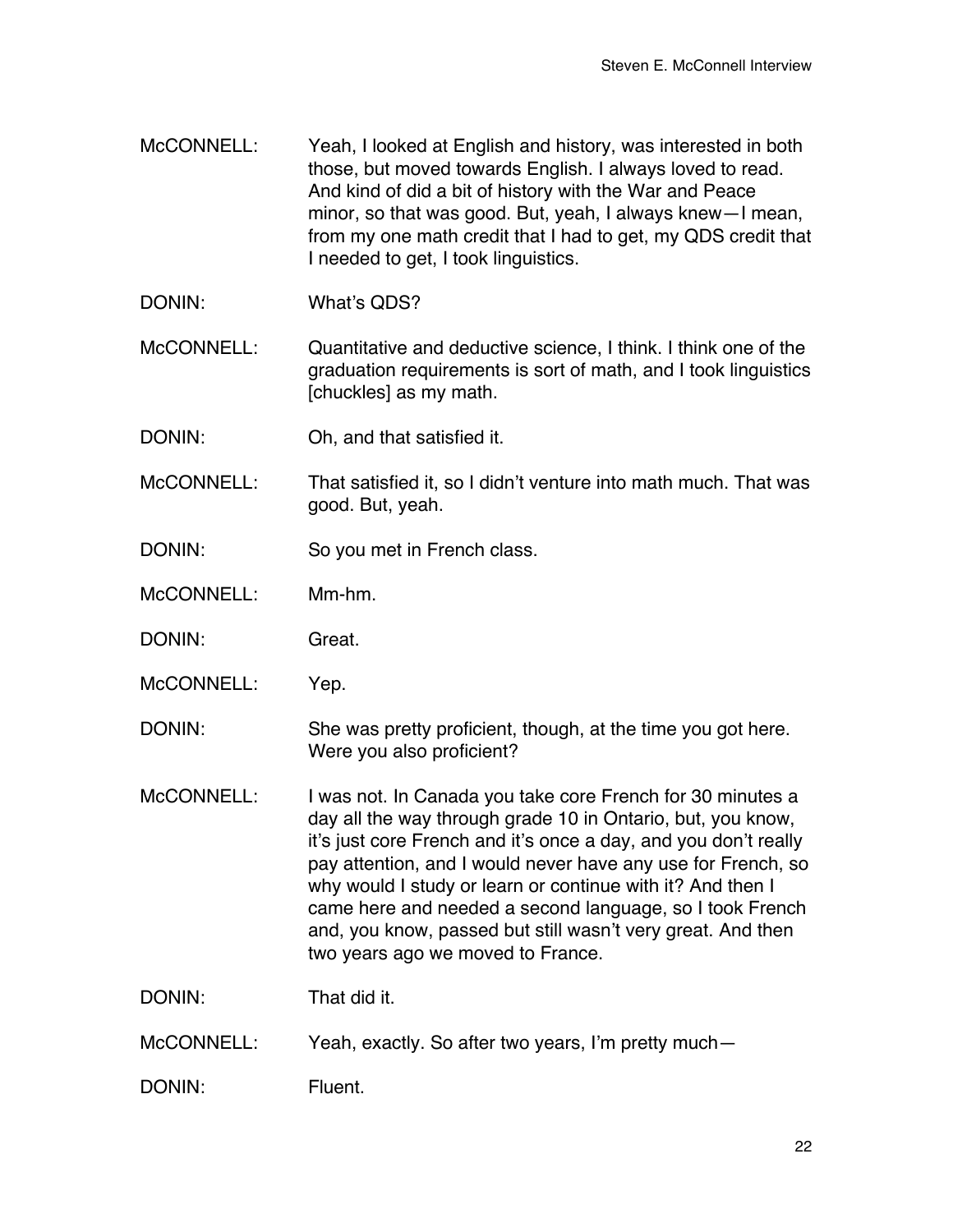McCONNELL: Fluent, yeah. It's not pretty, but it's functional.

DONIN: [Chuckles.] "It's not pretty." [Laughs.] Well, it got you through two years of living there.

McCONNELL: Yeah, that's true. It was good.

DONIN: Great, great.

Okay, Steve. Well, unless you have other thoughts or comments, I think we're pretty well done.

McCONNELL: Great.

DONIN: Thank you very much, unless you've got something else to say.

McCONNELL: I don't think so. I was thinking about is Dartmouth changing, communities and things like that. I think it's changed a lot, especially since, you know,—

DONIN: Oh, that's a good point.

 $McCONNEL:$  —back in the days.

DONIN: Now that you're back here, what, almost 10 years later?

McCONNELL: Yeah.

DONIN: Nine years later.

McCONNELL: Yeah, nine years.

DONIN: Do you have an opportunity to observe that it's changed, either—

McCONNELL: Well, like you said, my focus was pretty narrow while I was here, and I knew athletes and spent time with athletes, and I didn't have much exposure to other students. Once I met Kelly, I was kind of blown away by her academics and stuff, but she had some different groups of friends, international students, and she had an ex-boyfriend who was an international student, Southeast Asian, and so she knew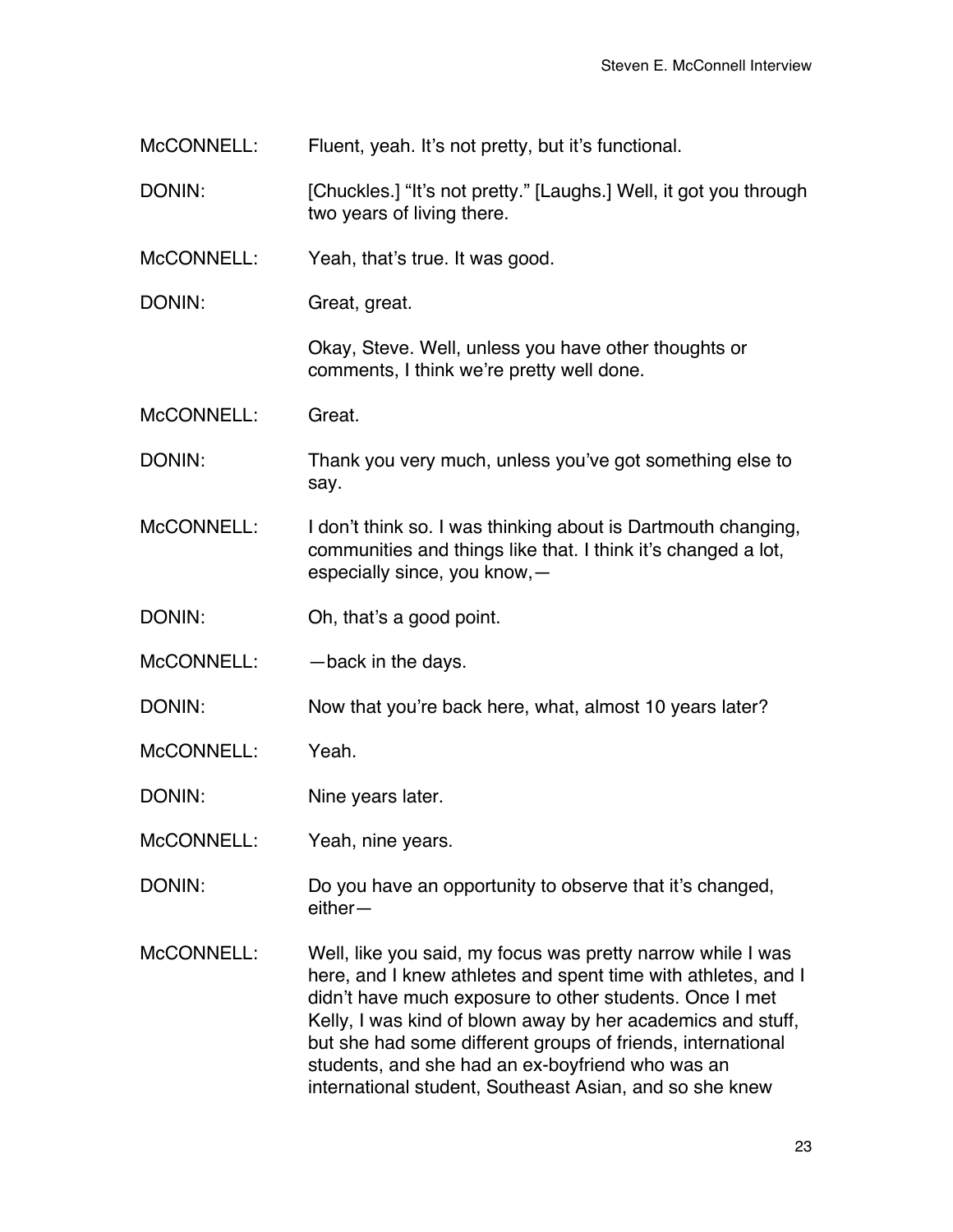those guys, and Saturday night they *didn't* go to the fraternities. [Chuckles.] All those groups of people like that. That's crazy.

But being back, I don't know if—like I said, I've been working in high schools, and I think the whole culture has just changed—like you said, helicopter parents and entitlement, and so I think a lot *has* changed. I think relatively, Dartmouth is still sort of like it was. Back in the day, Dartmouth had this reputation for being, you know, kind out up in the woods and outdoorsy and smart but, you know, liked to play hard and work hard. And I think we still have that reputation and that kind of student, but everything's kind of shifted, you know, so everything's a bit more hands-off and a bit more PC and a bit more international and multi-ethnic and multi-everything, and so I think there's still—have the same reputation, but everything's shifted, you know? Which is good.

- DONIN: Kelly and I were talking about this in the context of the level of interest in Greek life, and because of the changing face of the Dartmouth undergraduate population—
- McCONNELL: Right.
- DONIN: As you say, more international students, more students from different religions and faiths and ethnic groups—
- McCONNELL: Right.

DONIN: —and financial groups as well, economic groups, that perhaps the level of interest in Greek life is going to be watered down a little bit.

- McCONNELL: Yeah. I don't know if it is or not. Is it?
- DONIN: I don't know. I don't know.

McCONNELL: I haven't seen any numbers.

DONIN: It's an interesting question to know. Or maybe it'll have a positive influence on—

McCONNELL: Diversifying those groups?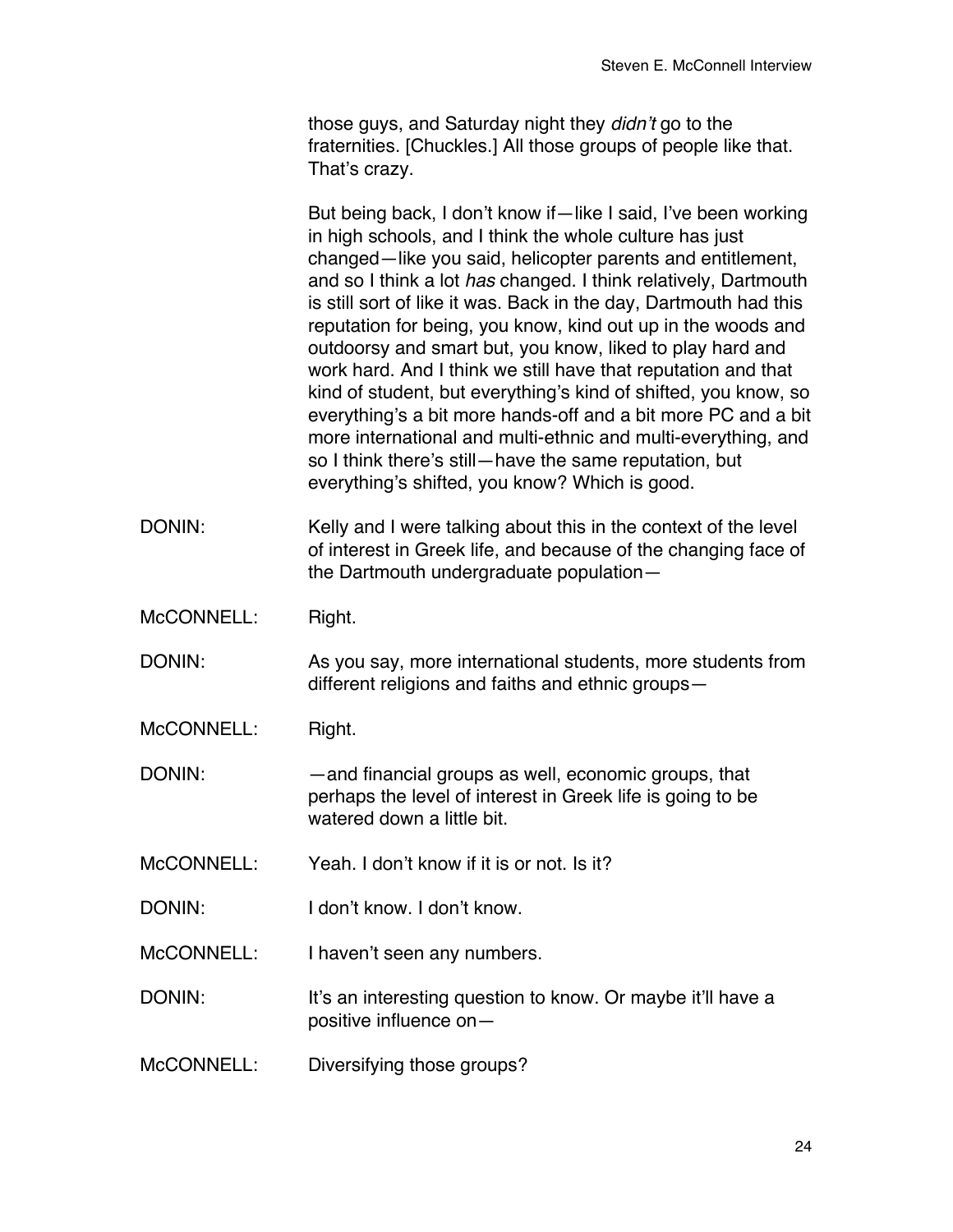DONIN: Yep, and being a little bit more open to different types of people becoming members.

McCONNELL: Right. There was - I don't know if it will be just different groups. Each fraternity sort of had an identity.

DONIN: Yes.

McCONNELL: The hockey frat and the football frat and the Asian frat and the—you know. So it's hard to say how it would affect—

DONIN: The geek frat.

McCONNELL: Yeah, exactly. The druggie frat.

DONIN: Yep, yep.

McCONNELL: So, yeah, it would be interesting to see if those lines become blurred or if there becomes a different—you know, Latino frat and an international students frat and different groups having their own—

DONIN: One would hope that they could mingle a little, but—and, you know, these incidents that have been in the press and happened on campus in the last few years—some days, you think nothing's really changed. I mean, there's still sexual assault going on. There's still racial bias incidents all over the place.

McCONNELL: Right.

DONIN: Homophobia. You name it, it's there. But one can only hope that it's gonna—

- McCONNELL: Better everything?
- DONIN:  $-\text{get better}.$

McCONNELL: Mm-hm.

DONIN: We shall see. Well, thank you for adding that. I forgot the focus of you guys are now back here as faculty.

McCONNELL: Parents. It's crazy.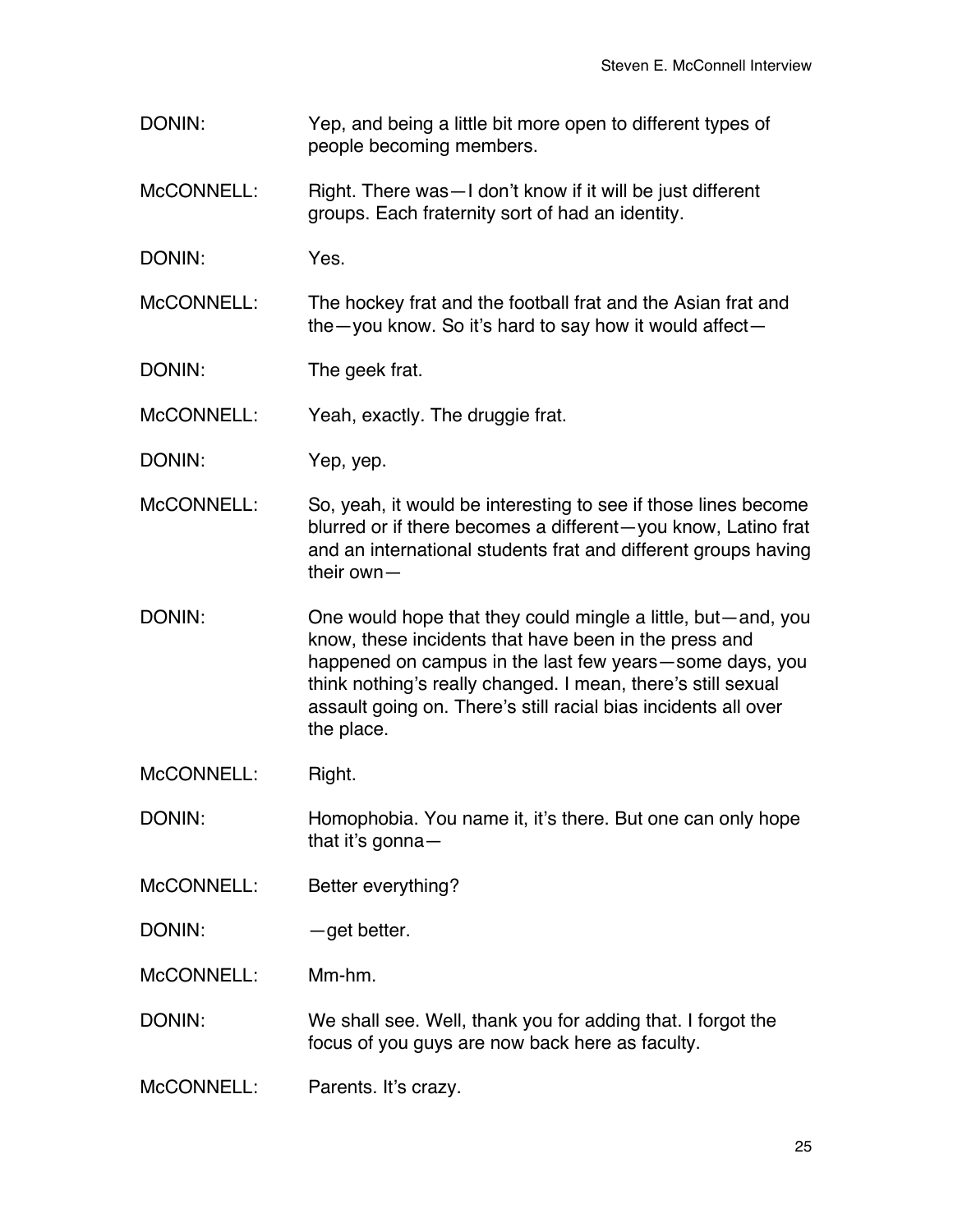DONIN: Parents, too. Not to mention parents, yeah.

McCONNELL: It's great to be back, though. It's great to be back.

DONIN: Living here.

McCONNELL: Yeah.

DONIN: Yeah. The phenomenon of the number of Dartmouth alums who come home to "Mother Dartmouth" afterwards—

McCONNELL: Really?

DONIN: I don't know if it's different with other Ivies. I've no idea. It just seems there's a lot of alums who live around here.

McCONNELL: I find, and I've heard the number is something like 75 percent of Dartmouth people marry Dartmouth people.

DONIN: Oh!

McCONNELL: Something astronomical, which is—you know.

DONIN: That's a good question. I don't know!

McCONNELL: It seems like everyone I know-

DONIN: Is married to —

McCONNELL: — — is married to a Dartmouth—yeah.

DONIN: That's sort of scary. [Laughs.]

McCONNELL: Well, if you think about it, I mean, who else are you gonna meet here in your prime years for finding someone?

DONIN: Right.

McCONNELL: It's not like you can go to town or there's another school nearby, right? But I guess to a certain type of person, it's a Dartmouth person—find other Dartmouth people and—but, yeah. In my experience, that's true.